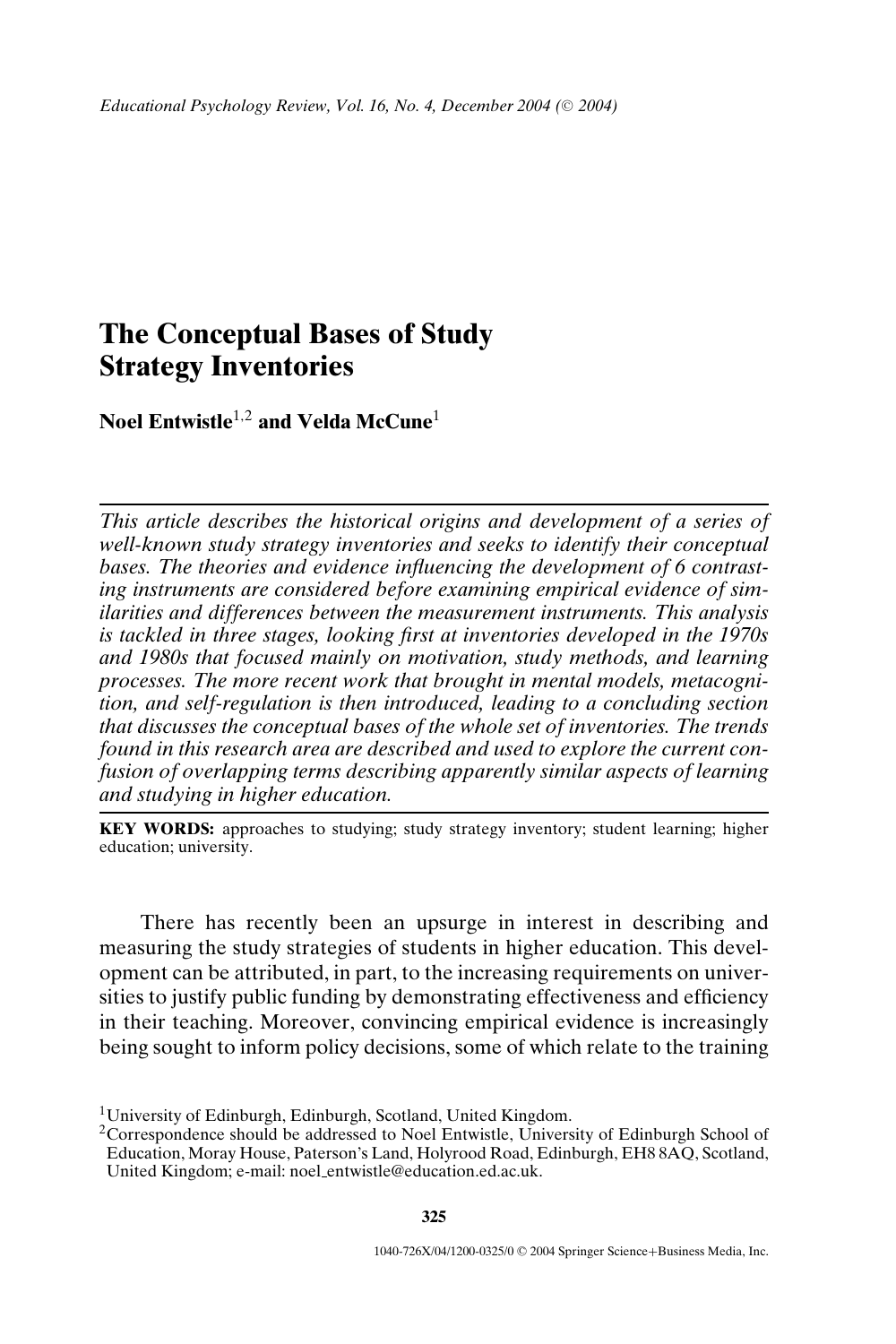and certification of teachers in higher and further education (see, for example, Dearing Committee, 1997).

Research into student learning initially built up evidence about the relationships of motivation and study methods with academic performance (Biggs, 1970, 1976; Brown and Holtzman, 1966; Entwistle and Entwistle, 1970; Entwistle and Wilson, 1977; Schmeck *et al.*, 1977). Subsequently, the link between teaching methods and study strategies has been demonstrated, indicating the indirect influences that faculty members have on students' study behavior. University teachers not only affect academic performance directly by their methods of presenting information and ideas, they also have an often unrecognized impact on the ways in which students study (Biggs, 1999; Prosser and Trigwell, 1999; Ramsden, 1992). It is also clear that the effects of teaching go well beyond the influence of the teacher to include other features of the whole teaching-learning environment, particularly assessment procedures (Biggs, 1999; Entwistle, 1998, 2000).

The recognition of this web of influences has been paralleled by the development of a variety of self-report questionnaires designed to assess differences in how students learn and study. Although these instruments use similar formats and psychometric principles (Likert scales), they were developed for rather different purposes, derived from contrasting theoretical perspectives, and labeled in differing ways. As a result, other researchers or university teachers may find it difficult to determine which instrument best suits their purposes. This article seeks to clarify the conceptual bases of some of the most frequently used and best-documented inventories. Those selected were three from the USA (developed by Schmeck, Weinstein, and Pintrich), and three from other countries (Biggs – Australia, Entwistle – Britain, and Vermunt – Netherlands), together with a new version currently being developed.

This conceptual analysis starts with the historical origins of attempts to measure study methods and strategies and leads to a consideration of four of the earlier inventories. Each instrument is examined in detail using evidence from content analyses of items, factor structures and correlation analyses, along with a consideration of the research aims and theoretical perspectives that informed its design. Then, we look at more recent developments, including a description of the other three inventories, which introduce additional aspects of studying to provide a more complete description. Comparisons among scales from all the inventories are set out in tabular form (Table I) to allow the conceptual bases of the different instruments to be more fully considered. In some cases there is also empirical data to support the equivalence of the subscales and scales; these findings are discussed later in this paper.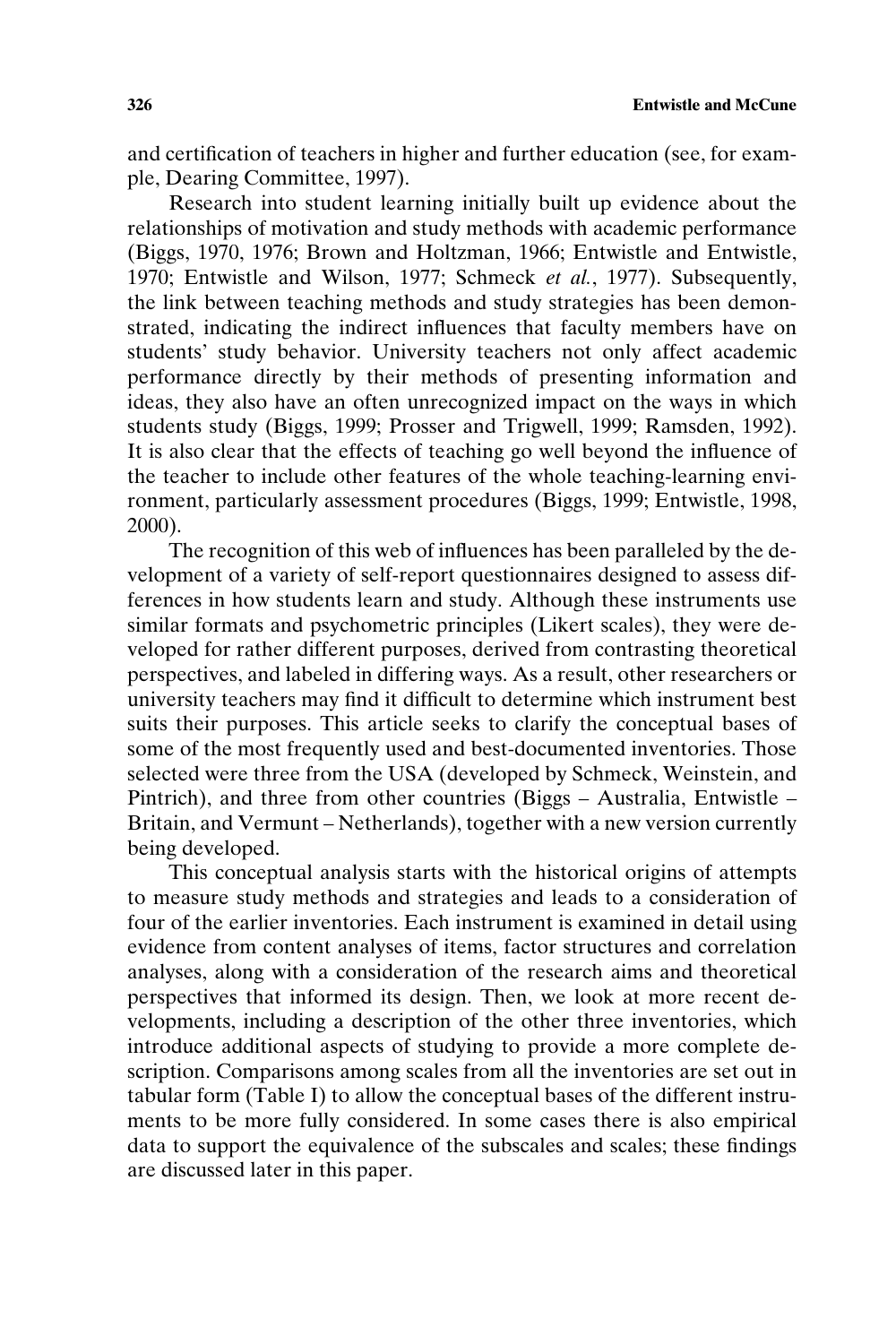## **DEVELOPING INVENTORY MEASURES OF STUDY STRATEGIES, LEARNING PROCESSES, AND MOTIVATION**

The measurement of study methods became possible only after techniques of attitude measurement had been established in the 1930s and more elaborate statistical procedures had been developed (see Fishbein, 1967). Research at that time stressed the importance of the student's own effort and application in determining levels of academic achievement. The responsibility for high attainment was seen as the student's alone, with effort explained in terms of the student's motivation, and application shown through study habits. It was also believed that generally effective study methods could be described. In the USA, these ways of studying were defined by Brown and Holtzman (1966) through one of the first inventories in this field. It contained four subscales: work methods (effective study procedures); delay avoidance (promptness in completing work); teacher approval (favorable opinions about teachers); and educational acceptance (approval of educational objectives).

One of the first British instruments also described generalized "good" study methods but added "academic motivation" (Entwistle and Entwistle, 1970), derived from a competitive and self-confident form of "achievement motivation" (Atkinson and Feather, 1966). Study methods were also found to be related to personality, indicating that students with differing personality and motivation were likely to study in contrasting ways (Entwistle *et al.*, 1974). Even in this early research, the complexity of interrelationships affecting different ways of studying was becoming clear. Extroverts generally had "worse" study methods than introverts, and yet extroverts who had high motivation achieved as much as introverts with the same level of motivation. And anxiety worked in different ways too. Fear of failure was linked to conscientious study methods, high motivation, and high academic performance, and yet anxiety could also be debilitating or associated with ineffective studying, leading to poor grades (Entwistle and Wilson, 1977; Wankowski, 1973).

Biggs (1970), too, had recognized the importance of personality and motivation within studying and had developed an inventory that also drew ideas from the emerging literature in cognitive, information-processing psychology. Information enters the memory system through the senses; the model then suggested a series of processing systems activated through "arousal" (such as interest or anxiety). Information is taken into short-term or working memory and coded so as to make links with prior knowledge within a long-term memory store (Broadbent, 1966). A development of this basic model suggested different levels of processing, distinguishing a surface level, involving "repetition of analyses already carried out," from a deep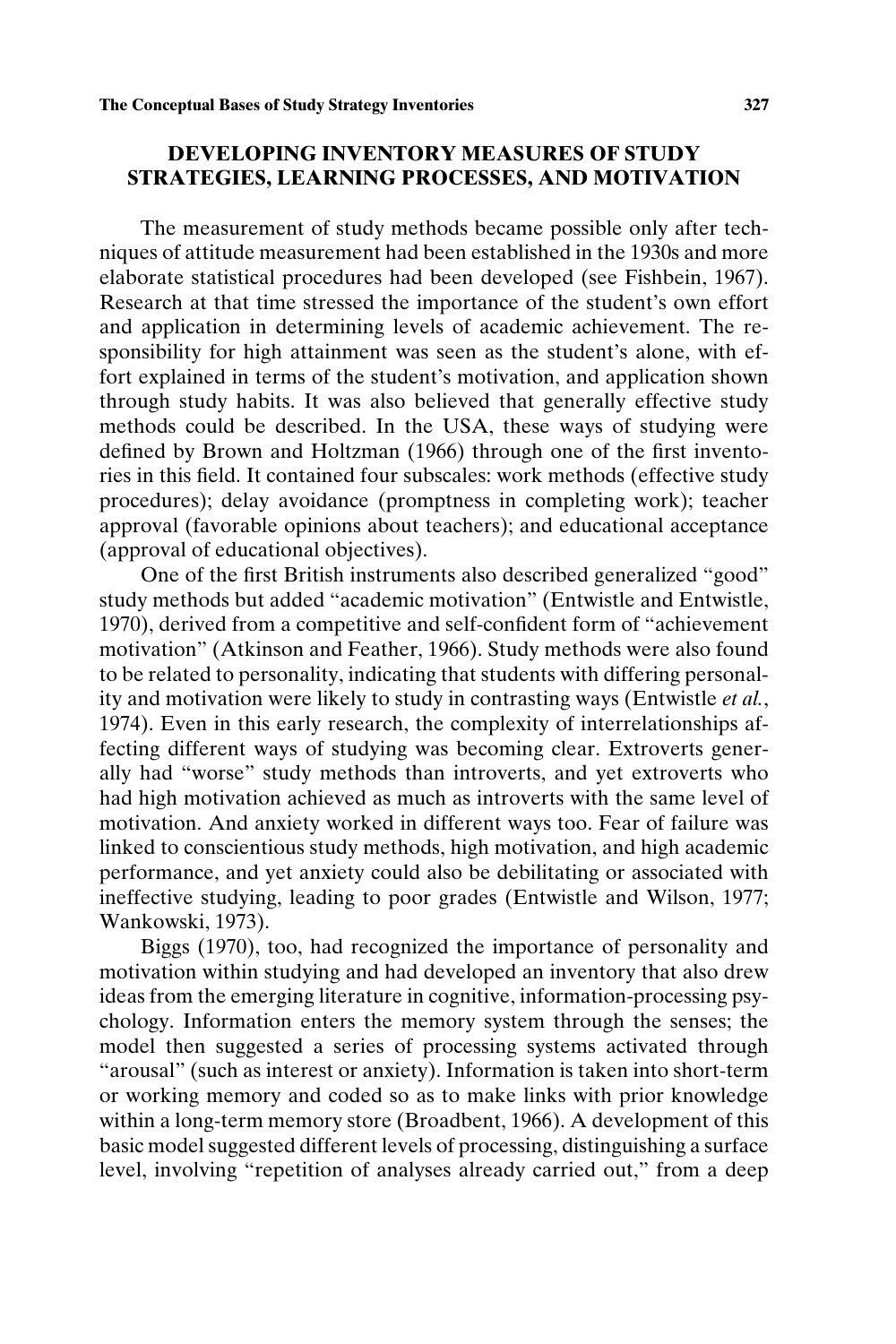level using "a greater degree of semantic or cognitive analysis" (Craik and Lockhart, 1972, pp. 675–676). Around the same time, a similar distinction was made within educational psychology between *rote learning* and *meaningful learning* (Ausubel, 1968), and their distinct memory processes.

Within an early form of Biggs' inventory, test anxiety and academic motivation were scales describing differing forms of arousal. The distinct learning processes were labeled as "fact-rote" and "meaningful learning." This inventory was developed further into 10 subscales that included differing forms of motivation and study strategies within three main domains (Biggs, 1976, 1979). *Utilizing* described studying directed toward obtaining the necessary grades, unquestioning acceptance of the knowledge presented, and anxiety about course work and assessment. *Internalizing* indicated intrinsic interest in the course content, matched by a determination to understand, and an openness to alternative interpretations and values. Finally, *achieving* focused mainly on study skills linked to the need for achievement (Biggs, 1987).

About the same time, Marton and Säljö (1976) introduced the distinction between deep and surface *approaches to learning* and Pask (1976) identified holist and serialist *learning strategies*. Both concepts came from naturalistic experiments in which students were required to learn complex material under controlled conditions. In Marton and Säljö's study, students were asked to read an academic article and to be ready to answer questions on it afterwards. These instructions left the specific demands of the task somewhat ambiguous. The students' descriptions of how they went about studying suggested differences in what was initially described as "levels of processing," with an acknowledged link to Craik and Lockhart. However, the deep learning process was found to be associated with an intention—to understand—while surface learning was accompanied by an intention to reproduce. The coexistence of intention and process suggested that the categories might better be described as "approaches to learning" (Marton and Säljö, 1997) and implied differing ways of interpreting the requirements of the task as it was presented within a specific learning context.

Pask (1976, 1988) also set a learning task for students, but required the students to *understand* the material and be able to explain that understanding to the researcher. In effect, students were being forced to learn deeply, and yet he found that students still tackled the task in distinctly different ways. Again a dichotomy could be discerned, with some students seeing the task in a broad context and in personal terms; they also tended to be impulsive in reaching conclusions (holist strategy). Other students were more comfortable with a step-by-step and impersonal strategy, focusing on the particular task and using the evidence critically and cautiously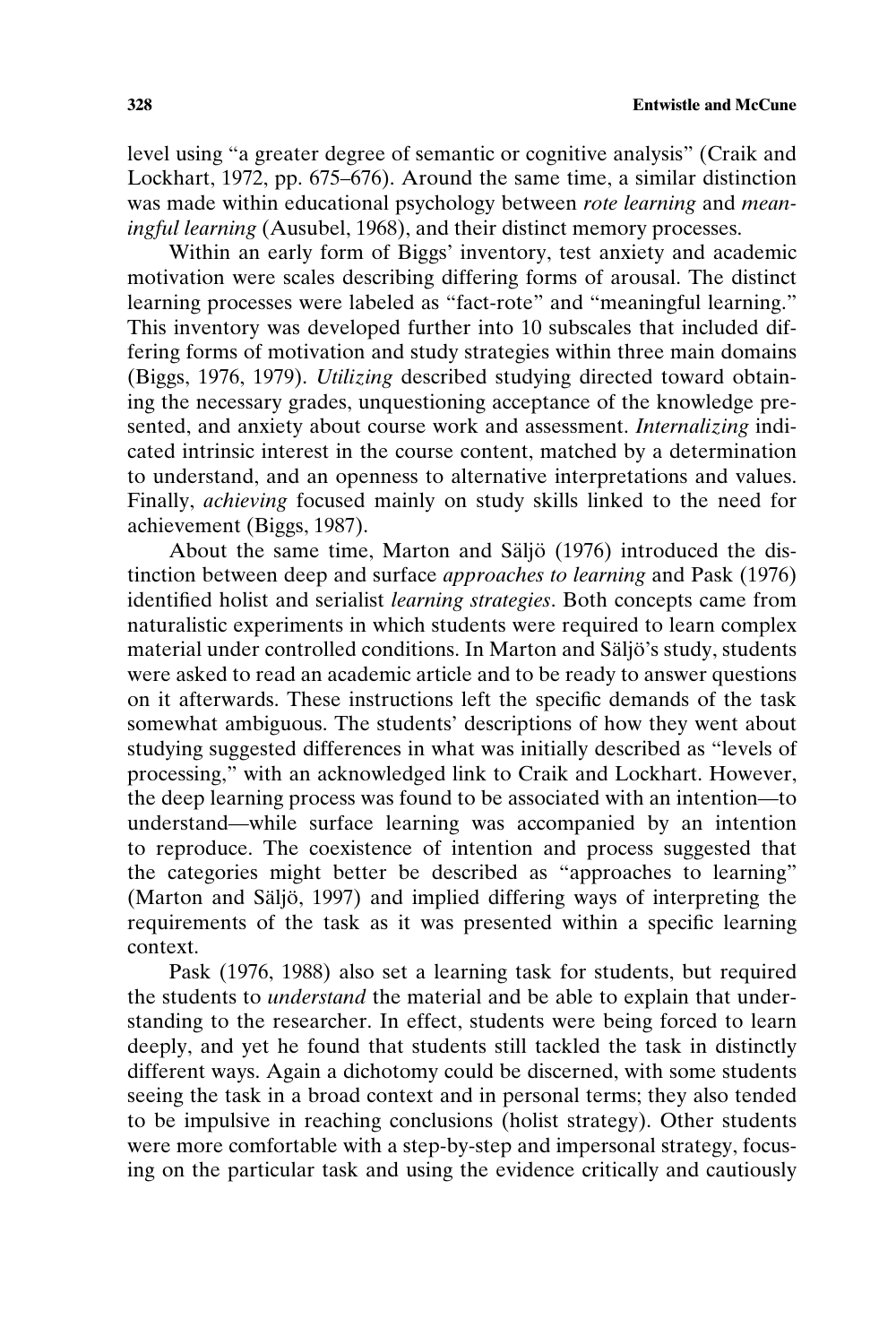(serialist). Where students adopted one or other strategy fairly consistently, Pask saw this as a learning style or preferred learning process (comprehension learning—holist; operation learning—serialist). Extremes of either strategy led to learning pathologies and incomplete understanding.

In the light of these alternative conceptualizations of student learning, Entwistle recast his earlier inventory on the basis of interviews that focused on the everyday experience of studying (Entwistle *et al.*, 1979). Deep and surface approaches were apparent across differing tasks, suggesting that these approaches had developed into relatively consistent study habits. Yet, students also indicated that their approaches varied, depending on the course and the lecturer. In everyday contexts, assessment strongly affects studying, and so an additional category was introduced, namely a *strategic* approach *to studying* (as opposed to learning). The items for the new inventory were derived partly from interview transcripts and partly from the defining features of the categories that Marton and Pask had identified. Factor analyses of the subscales of this new instrument—the *Approaches to Studying Inventory* (*ASI*) (Entwistle and Ramsden, 1983) produced three main factors that brought together three distinctive sets of intentions, motives, and processes of learning and studying. These combinations of subscale scores were described as *orientations to studying*, covering very similar dimensions to those identified by Biggs (see Table I).

The *reproducing orientation* indicated the use of a surface approach, with an emphasis on rote memorizing, and a narrow syllabus-bound attitude, associated with both extrinsic motivation and fear of failure. In contrast, *meaning orientation* indicated an intention to understand for oneself—comprehension learning, relating ideas, and using evidence being all motivated by interest in the ideas presented. The *achieving orientation* involved a strategic approach (being aware of study requirements and making sure they were achieved), linked positively to achievement motivation and negatively to disorganized studying. The final and less well defined orientation—*nonacademic*—indicated negative attitudes to studying and was associated with both of Pask's learning pathologies—improvidence and globetrotting.

Biggs (1987) subsequently adopted Marton's terminology in describing his revised inventory—the *Study Processes Questionnaire* (*SPQ*)—in which deep, surface, and achieving factors were each subdivided into a motive and an accompanying strategy (see Table I). This structure is conceptually similar to that of *ASI* and the relationship has been confirmed empirically in a recent study (Wilson *et al.*, 1996). Biggs argued that the links between motive and strategy in his inventory are not just empirical, but also forms of "psycho-logic"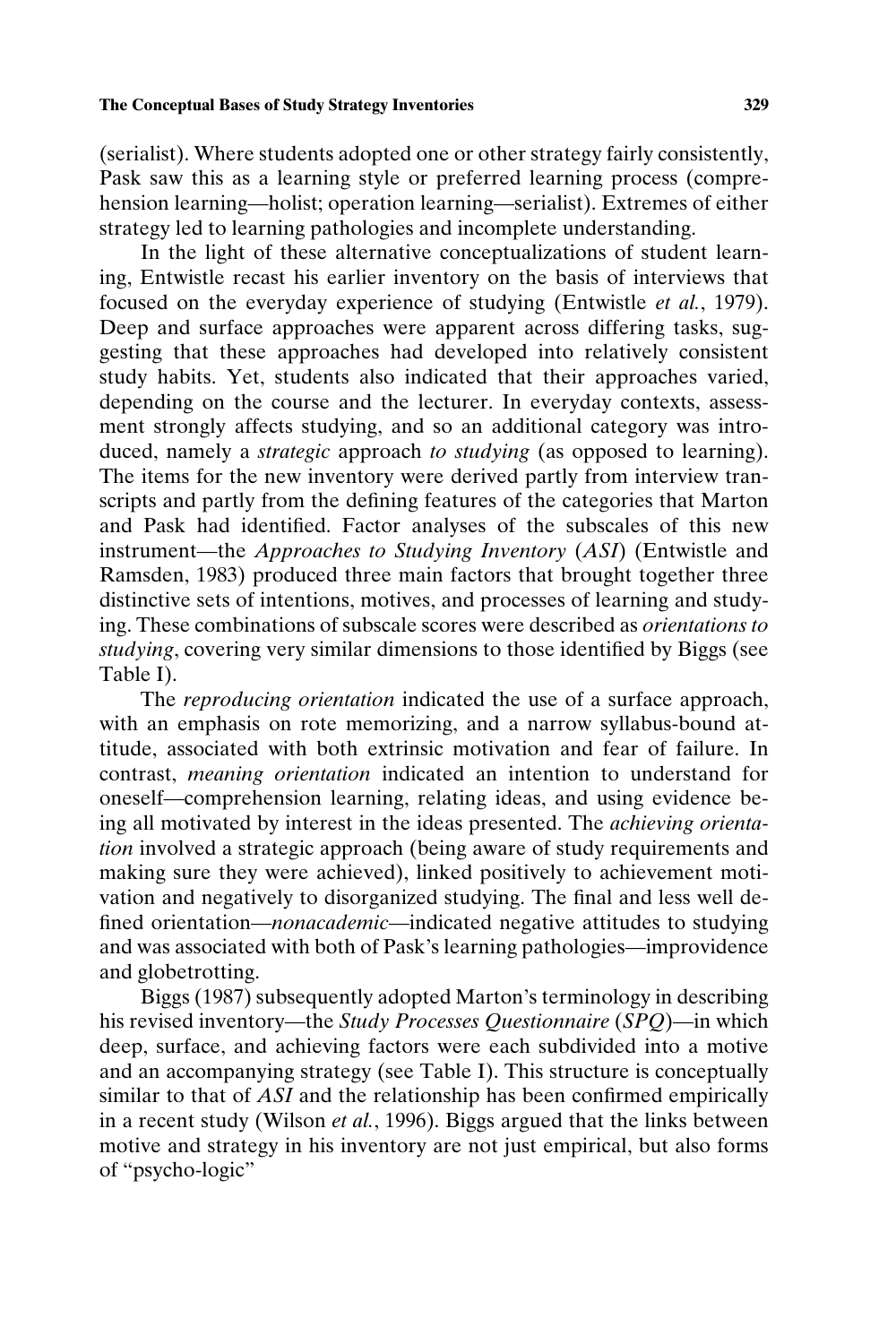| <b>SPO</b>                           | ILP-R                                                                             | <b>LASSI</b>                                                                 |
|--------------------------------------|-----------------------------------------------------------------------------------|------------------------------------------------------------------------------|
| Deep approach                        |                                                                                   |                                                                              |
| Deep strategy                        | Deep semantic                                                                     | Information<br>processing                                                    |
|                                      | Elab. self-actualization<br>Elaborative episodic                                  |                                                                              |
|                                      | Deep critical thinking<br>Self-effic. critical thinking                           |                                                                              |
|                                      |                                                                                   | Selecting main<br>ideas                                                      |
| Deep motive                          | Motivation - interest                                                             |                                                                              |
| Surface approach<br>Surface strategy | Literal memorisation<br>Self-effic, fact retention<br>Self-effic. organization    |                                                                              |
|                                      | Agentic serial<br>Agentic analytic                                                |                                                                              |
| Surface motive                       | Self-esteem                                                                       | Anxiety                                                                      |
| Achieving approach                   |                                                                                   |                                                                              |
| Achieving strategy                   | Methodical study                                                                  | Time<br>management                                                           |
|                                      |                                                                                   | Concentration<br>Study aids<br>Self-testing<br>Test-strategies<br>Motivation |
|                                      |                                                                                   |                                                                              |
|                                      | Self-efficacy (all three scales)<br>Self-assertion<br>Motivation - responsibility | Attitude                                                                     |
|                                      | Achieving motive                                                                  | Motivation - effort                                                          |

**Table I.** Comparison of Scales From Inventories Measuring Study Strategies

in describing how people construe their role in a situation, and in deciding to do something about it. If, in a learning situation, one decides that a pass is sufficient, then it seems to make best sense to rote learn only those facts and details which are judged (or guessed) as most likely to be tested. If one is interested in a particular subject, then it makes sense to find out as much as possible about it, and work out what it all means, regardless of any testing which might ensue. (Biggs, 1987, p. 11)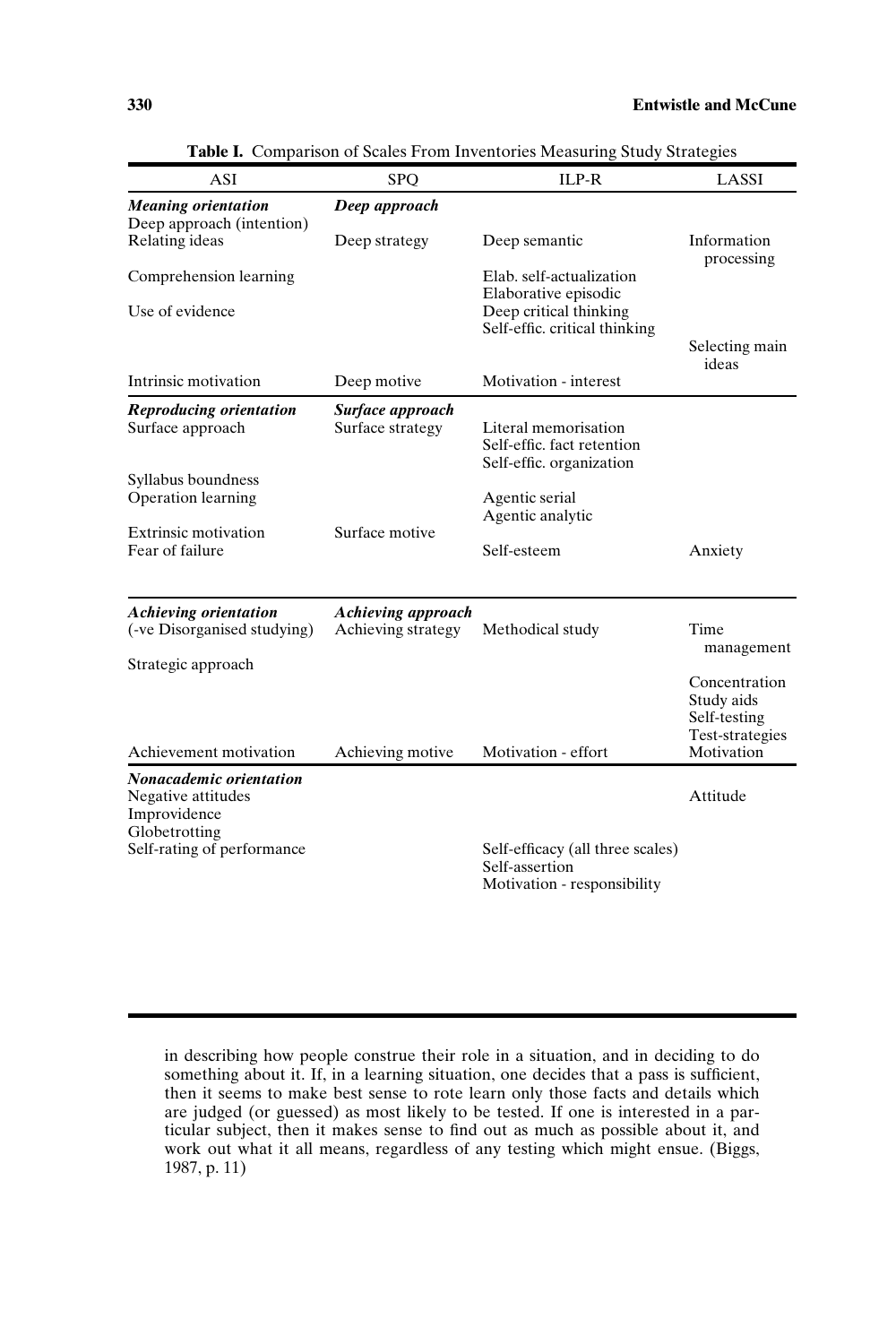| ILS                                                                                             | MSLO                                                               | ALSI                                                                                                            |
|-------------------------------------------------------------------------------------------------|--------------------------------------------------------------------|-----------------------------------------------------------------------------------------------------------------|
| <b>Meaning directed</b>                                                                         |                                                                    | Deep approach<br>Intention to understand                                                                        |
| Relating and structuring<br>Critical processing<br>Concrete processing                          | Elaboration<br>Critical thinking                                   | Relating ideas<br>Use of evidence                                                                               |
| Personally interested orientation                                                               | Organization<br>Intrinsic goal orientation<br>Task value           | <b>Monitoring studying</b>                                                                                      |
| Self-regulation<br>Construction of knowledge model                                              | Self-regulation                                                    | Monitoring study effectiveness)<br>Monitoring understanding<br>Monitoring generic skills                        |
| <b>Reproduction directed</b><br>Memorizing and rehearsal                                        | Rehearsal                                                          | Surface approach<br>Memorising without<br>understanding<br>Unthinking acceptance<br>Fragmented knowledge        |
| Analyzing<br>Certificate oriented<br>Self-test oriented                                         |                                                                    |                                                                                                                 |
| External regulation<br>Intake of knowledge model                                                | Test anxiety                                                       |                                                                                                                 |
|                                                                                                 | Time/study environment                                             | <b>Organized studying</b><br>Time management<br>Study organization<br><b>Effort management</b><br>Concentration |
| Self-regulation                                                                                 | Self-regulation<br>Effort regulation<br>Extrinsic goal orientation | Effort                                                                                                          |
| <b>Undirected</b><br>Ambivalent<br>Lack of regulation                                           |                                                                    | Unreflective studying (with                                                                                     |
| Stimulating education model<br>Cooperative learning model                                       | Peer learning/help seeking                                         | surface)                                                                                                        |
| <b>Application directed</b><br>Concrete processing<br>Certificate oriented<br>Vocation oriented |                                                                    |                                                                                                                 |
| Use of knowledge mental model                                                                   | Self-efficacy<br>Control beliefs about<br>learning                 |                                                                                                                 |

**Table I.** Continued

This "psycho-logic" could be extended to the strategic or achieving approach, by suggesting that, if you really want to do well, you need to know what "counts" in getting high marks and then work hard and systematically to meet those requirements. In spite of this logical association between motive and strategy, subsequent research has queried the empirical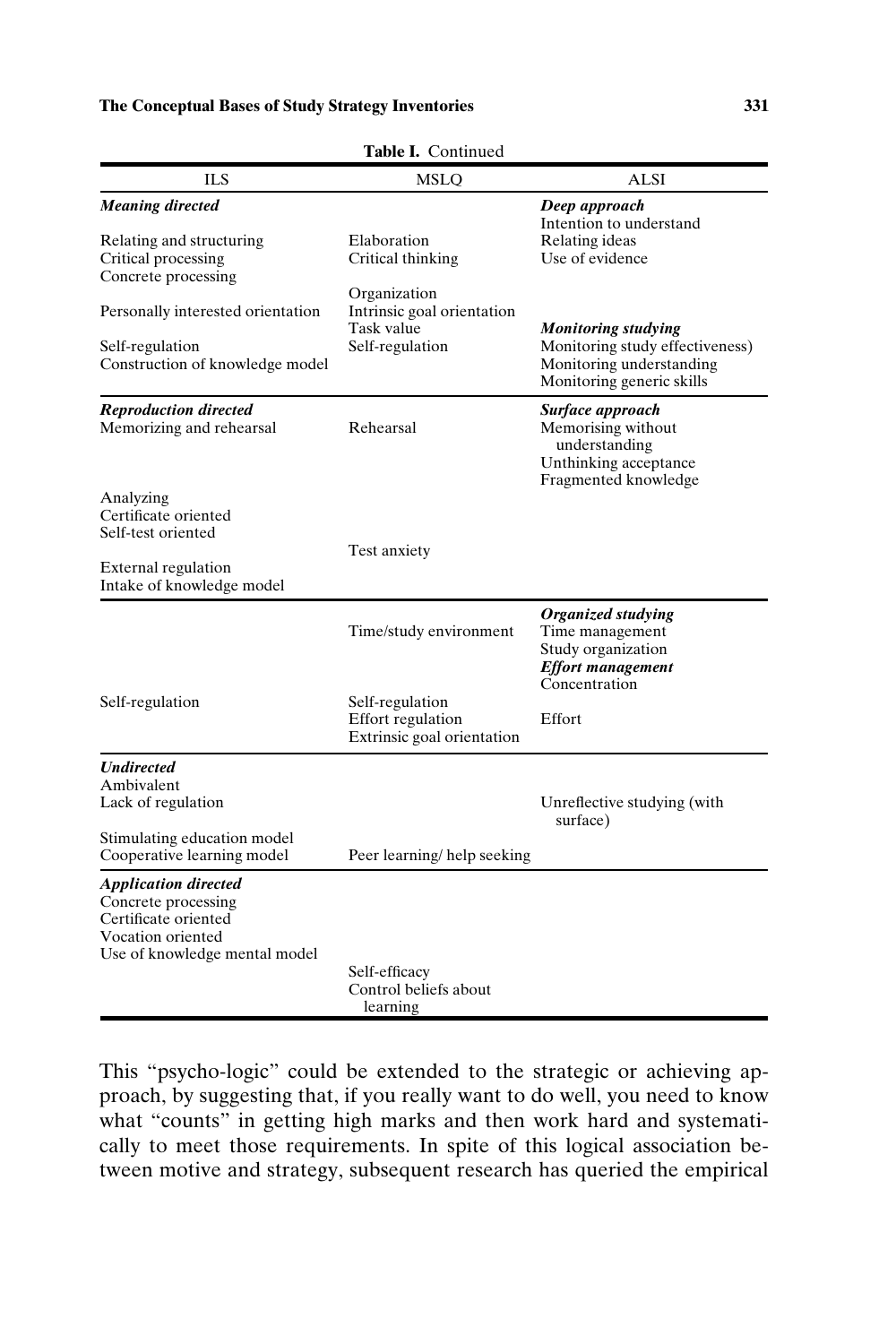consistency and strength of the connection (for example, Richardson, 2000). Nevertheless, the most recent, short form of the inventory still retains the motive/strategy distinction, although now just on two scales—deep and surface (Biggs *et al.*, 2001).

The combination of ideas derived from cognitive psychology and educational research, which is reflected in the work described so far, was a more general trend (Biggs, 1993). Building on the earlier work, researchers in the USA had also combined measurements of study methods with ideas about learning processes coming from cognitive psychology. Schmeck *et al.* (1977) reported the development of their *Inventory of Learning Processes* (*ILP*), which contained items "generated by applying information processing theory (e.g. Craik and Tulving, 1975) to analyze the activities that can be employed in academic studying" (Schmeck *et al.*, 1991, p. 344). By the mid-1970s, the main information processing dimensions distinguished between *deep* and *elaborative* processing. In Schmeck's inventory, these emerged as distinct factors, along with *fact retention* (which was seen as a judgement of self-efficacy) and *methodical studying*. Drawing on the ideas on student learning embodied in the *SPQ* and *ASI* and extending the notion of selfefficacy into the broader area of academic self-concept, a revised inventory was produced (*ILP-R* – Schmeck *et al.*, 1991). Four main domains were established through factor analysis—academic self-concept (in various forms), reflective processing (both deep and elaborative), "agentic" or conforming serial-reiterative processing, and methodical study. Since then, the scales have been revised again to produce the set of scales shown in Table I (Geisler-Brenstein and Schmeck, 1996), where the elements of motivation and self-efficacy have been disaggregated further, and additional social and emotional aspects have been included. It proved difficult to establish convincing parallels with other inventories for some of the scales within the most recent *ILP-R* on the basis of the evidence currently available; one scale (conventional attitudes) was omitted from Table I through a lack of equivalence to other inventory scales.

The main purpose of the previous inventories was to describe the different ways in which students went about their academic work. In contrast, Weinstein and her colleagues (Weinstein, 1982; Weinstein *et al.*, 1987; Weinstein and Meyer, 1991) linked inventory development directly to a programme of training in study skills. Their *Learning and Study Strategies Inventory* (*LASSI*) incorporated a wide range of the study strategies typically found in training schemes, supplemented by the developing ideas about learning processes. They distinguished rehearsal, elaboration, and organizational learning strategies, which parallel the three main domains identified by Biggs and Entwistle. While the majority of *LASSI* subscales shown in Table I describe aspects of study methods, two of them cover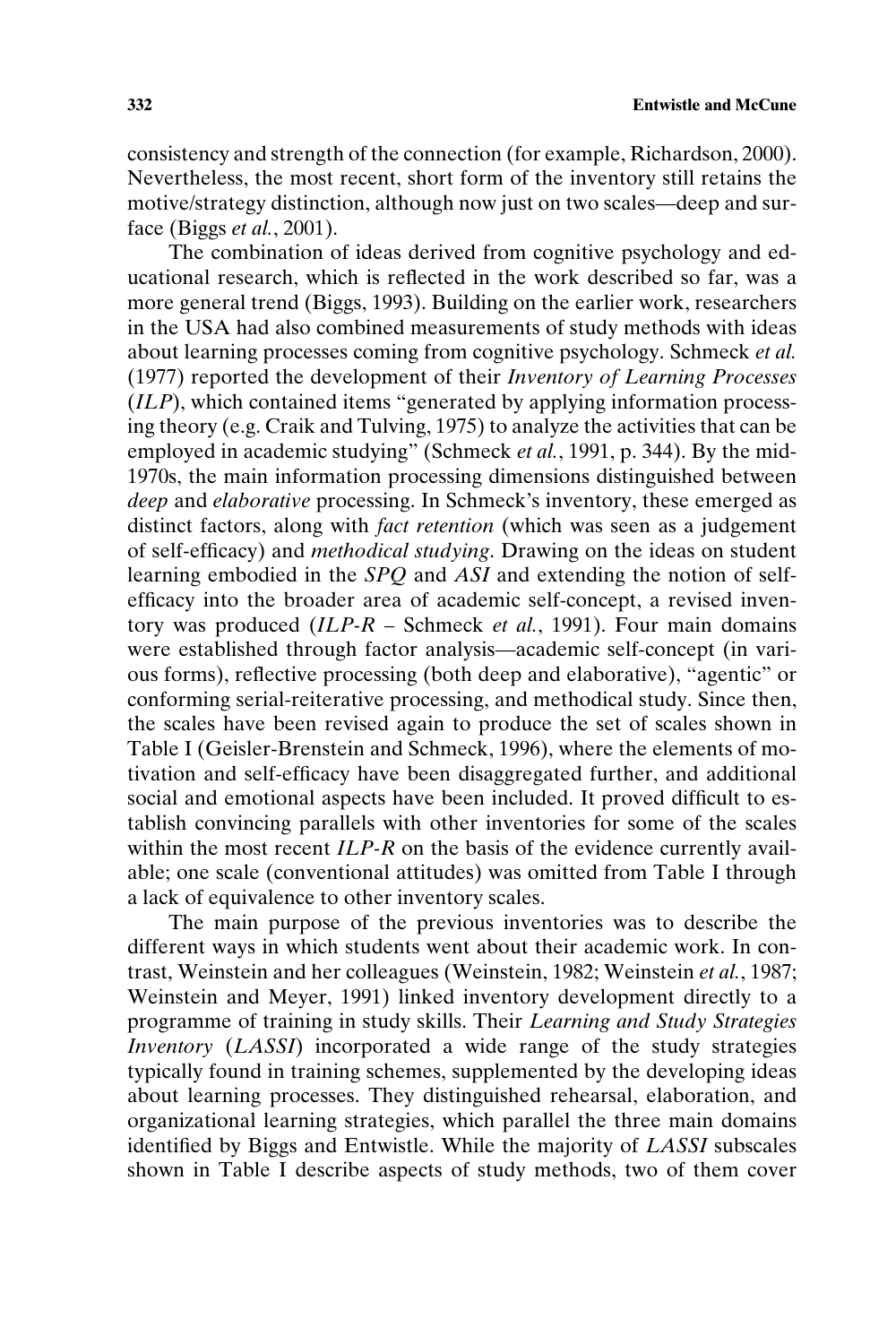the areas of information processing (elaborative and relational), and an undifferentiated form of academic motivation.

So far, only the descriptive similarities of the inventories have been mentioned, but there is also empirical evidence of conceptual overlap between some of the scales. Both Entwistle and Waterston (1988) and Speth and Brown (1988) compared *ASI* with *ILP.* Cano-Garcia and Justicia-Justicia (1994) included both of these inventories, and also *LASSI*, in their analysis, which produced three main factors. Based on loadings above 0.45, the first factor described methodical studying (*ILP*) along with time management, concentration, and positive attitudes (all *LASSI*); it correlated negatively with disorganized study methods (*ASI*). The second factor combined positive loadings on surface approach (*ASI*), anxiety (*LASSI*), fear of failure (*ASI*), and improvidence (*ASI*), with negative loadings on deep processing (*ILP*) and test strategies (*LASSI*). The final factor was defined by information processing (*LASSI*), relating ideas (*ASI*) and elaborative processing (*ILP*), and was supported by deep approach and use of evidence (both *ASI*).

These empirical findings, in combination with conceptual considerations and a detailed analysis of individual items, informed the mapping of the inventories presented in Table I in which subscales that are broadly equivalent in conceptual terms are placed in the same row. Where scale names exist for a particular questionnaire, these have also been included (in bold type). This Table draws attention to the overlap between the inventories, and also brings out more clearly several recurring study strategies. The common elements found in all four instruments are the two distinctive types of learning process (deep/reflective/elaborative vs. surface/serialreiterative/rehearsal), each with associated intentions and motives. The third aspect of studying describes methodical, well-organized studying linked to effort and achievement motivation.

# **RECENT ADVANCES IN CONCEPTUALIZATION**

The earlier inventories had often been used to predict future academic performance and so emphasized the relative stability of study strategies, but approaches to studying are substantially affected by students' perceptions of their teaching-learning environments. Students can also adapt their ways of tackling academic work to circumstances, and more recent inventories have thus emphasized self-conscious reflection on studying, drawing on the ideas of *metacognition* and *self-regulation*. In education, "metacognition" has been used to encompass beliefs and knowledge about learning, as well as monitoring, regulating, and reflecting on, learning (Entwistle, 1997;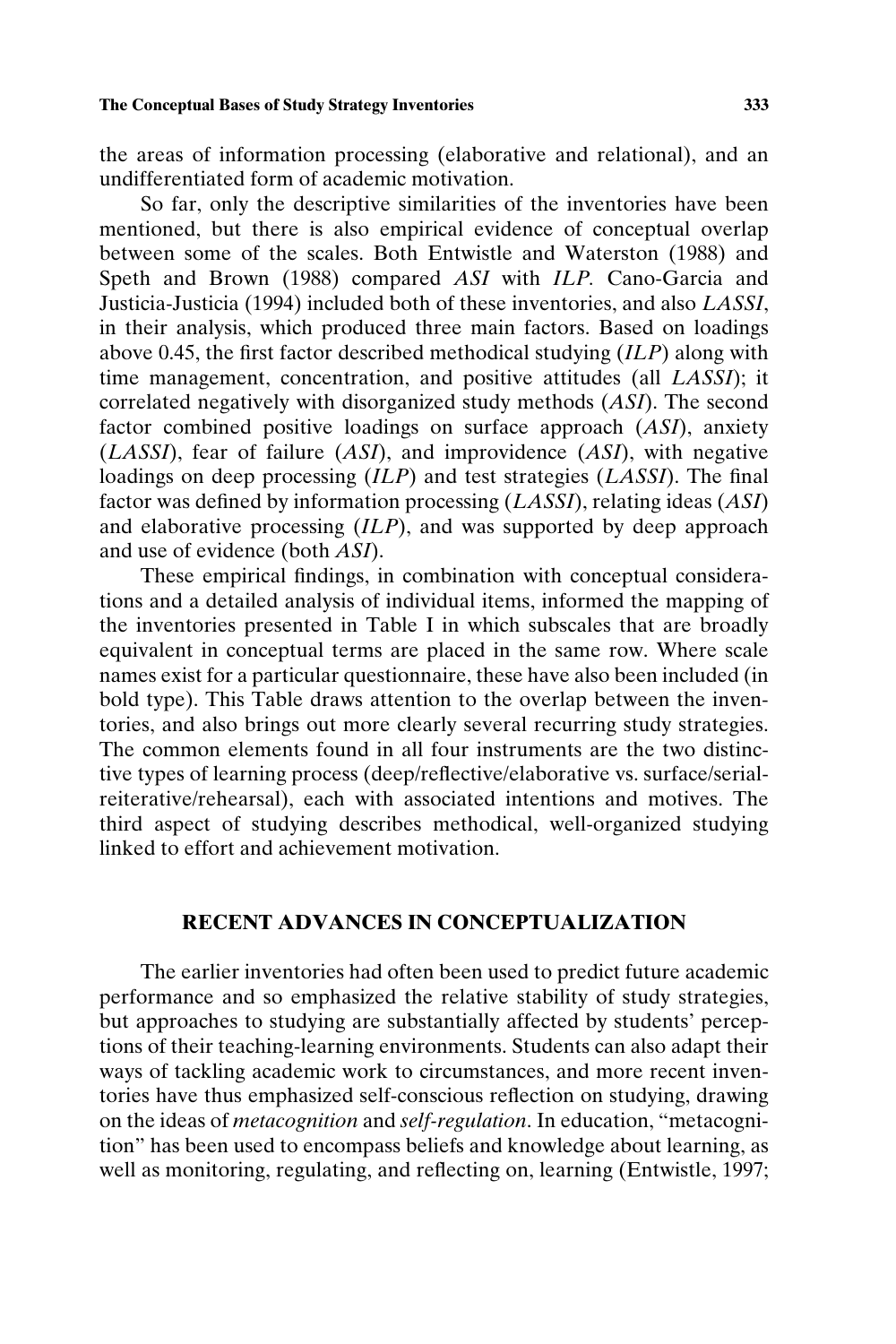McKeachie, 1990; Vermunt, 1996, 1998). The term "self-regulation" overlaps with this grouping, also referring to students monitoring and regulating their learning (Garcia, 1996; Schunk and Zimmerman, 1994; Vermunt, 1996, 1998; Vermunt and van Rijswijk, 1988; Zimmerman, 1989). Conceptualizations of deep and strategic approaches in the earlier inventories implicitly included certain aspects of these ideas; "time management," for example, can be seen as a form of self-regulation. The newer inventories, however, made these dimensions explicit and emphasized their value in encouraging reflection on study processes. This new approach can be seen most clearly in Vermunt's (1998) *Inventory of Learning Styles* (*ILS*) and the *Motivated Strategies for Learning Questionnaire* (*MSLQ*) developed by Pintrich and his colleagues (1991).

*MSLQ* was developed from a theoretical model that brought together an information processing view of cognition with a social-cognitive perspective on motivation (Pintrich *et al*., 1993; Pintrich and Garcia, 1993, 1994). It was derived from an extensive body of literature, including much of the research already described, and particularly the distinction made by Weinstein and Mayer (1986) between rehearsal, elaboration, and organizational strategies (Pintrich and Garcia, 1991). Development of the *MSLQ* began in the early 1980s with a range of self-report instruments designed to evaluate the effectiveness of a "learning to learn" course, and continued subsequently through psychometric analyses and by investigating predictive relationships with grades (Pintrich *et al*., 1993). Besides being a research and evaluation tool, *MSLQ* has been used by both students and faculty to enhance student learning (Pintrich and Garcia, 1994).

The motivational scales in *MSLQ* describe three main constructs expectancy, value, and affect. Expectancy refers to students' beliefs about whether they can perform a task and is operationalized in terms of scales describing "self-efficacy" and "control beliefs about learning" (Pintrich *et al.*, 1993). From Table I, it can be seen that the closest parallels with these scales are those of the "self-efficacy" and "personal responsibility" scales from the ILP-R. The value component within *MSLQ* indicates why students engage in particular academic tasks, and is covered partly by contrasting intrinsic and extrinsic "goal orientation" and partly by "task value." This latter scale explores the extent to which students find a particular task interesting, useful, and important. The only scale related to "affect" in *MSLQ* is "test anxiety," which maps on to similar scales in other inventories (Pintrich *et al.*, 1993).

*MSLQ* contains a number of learning strategies scales, several of which map on to deep, meaningful learning processes. The "rehearsal" scale from *MSLQ* also has parallels in several other inventories, but its explicit and detailed metacognitive and self-regulation elements are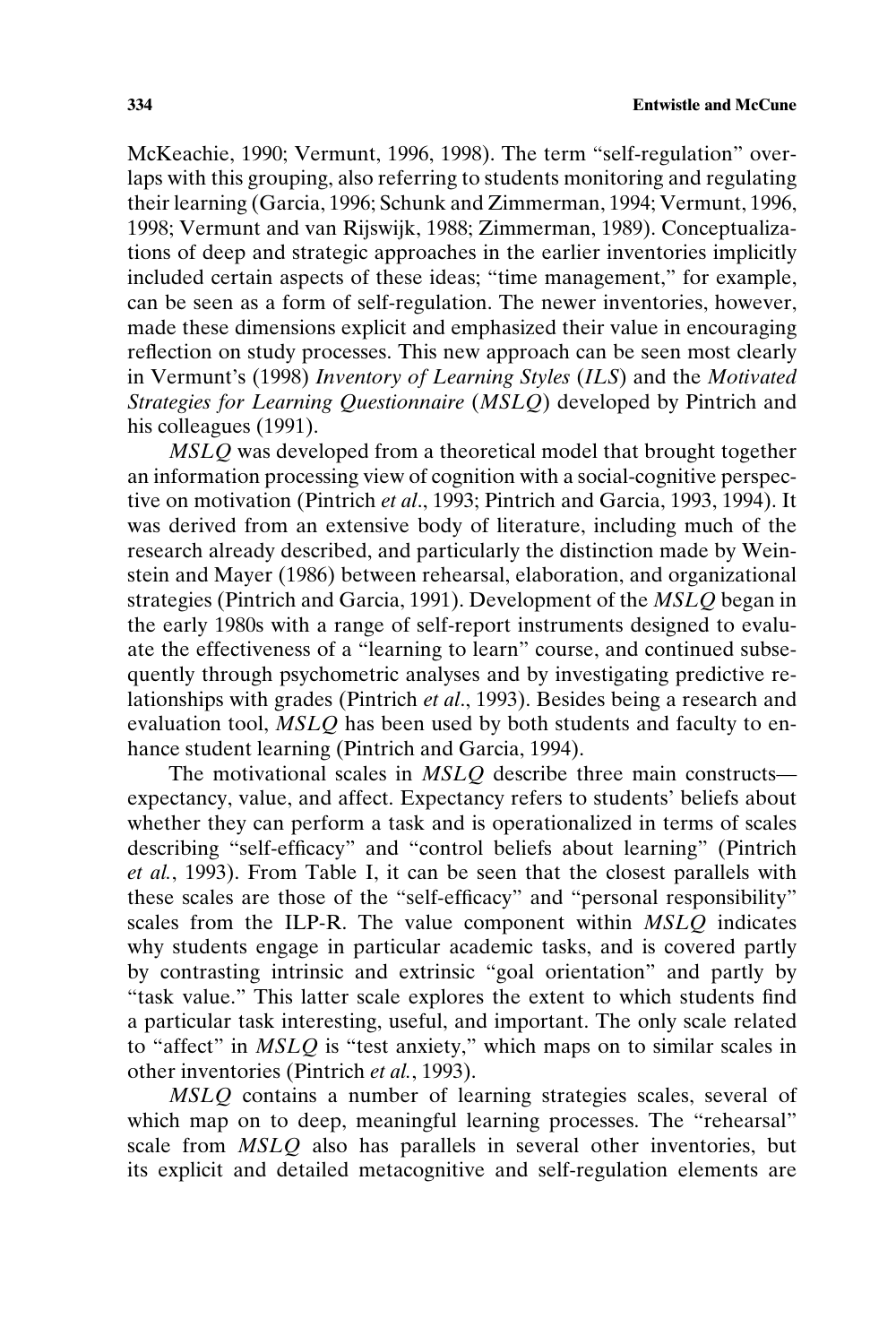distinctive. The "effort regulation" scale from the *MSLQ* overlaps with items from *LASSI*, and relates to the theme of *volition*, which is emerging as an issue in the higher education literature. Volition can be seen as students' ability to maintain the effort needed to achieve their goals, even in the face of adversity (Wolters, 1998). The work of Volet (1997) considered disengagement versus preoccupation, indicating how well students are able to put study problems into perspective and carry on working. Initiative versus hesitation was also addressed, in terms of students' ability to initiate study activity without external pressure. Volet also measured the amount of effort students intended to put into the course, and their ability to persist with their studies, which suggested that "surface" intentions are not necessarily associated with minimal effort, nor are "deep" intentions always associated with greater effort.

The *Inventory of Learning Styles* has also been used partly as a research tool, and partly to allow students to reflect on, and develop, their ways of learning. The term "style" is used here rather in the same sense that "orientation to studying" was used earlier—to indicate a grouping of inter-related scales. It is seen in terms of "relatively stable, but not unchangeable, ways in which students learn  $\dots$  —*not*  $\dots$  as an unchangeable personality attribute, but as the result of the temporal interplay between personal and contextual influences" (Vermunt, 1996, p. 25, 29). The initial set of items was derived from analyses of student interviews, together with an examination of existing inventories (particularly those developed by Janssen, 1996) and the more general literature on student learning. The groupings of inventory items were refined through psychometric analyses and, in conjunction with qualitative analyses of the interview transcripts, four "learning styles" were identified (Vermunt, 1996, 1998; Vermunt and van Rijswijk, 1988) (see Table II). This led to a model of studying in which conceptions or mental models of learning, along with learning orientations, influenced study regulation strategies, which in turn affected processing strategies.

Vermunt uses the term *mental model* to describe how students think about the nature of learning. Perry (1970) was the first to describe a developmental trend in students' *epistemological beliefs*, distinguishing between dualist and relativist thinking. Säljö (1979) introduced a similarly broad construct describing differences in adults' conceptions of learning in terms of a hierarchy of five categories, with learning seen as a quantitative increase in knowledge at the simplest level, leading to an interpretative process aimed at understanding reality as its highest category. Vermunt describes similar categories, seeing learning in terms of the "intake of knowledge," the "use of knowledge," and the "construction of knowledge." The other two mental models describe a dependence on "stimulating education" and "cooperative learning," which is associated with "intake of knowledge"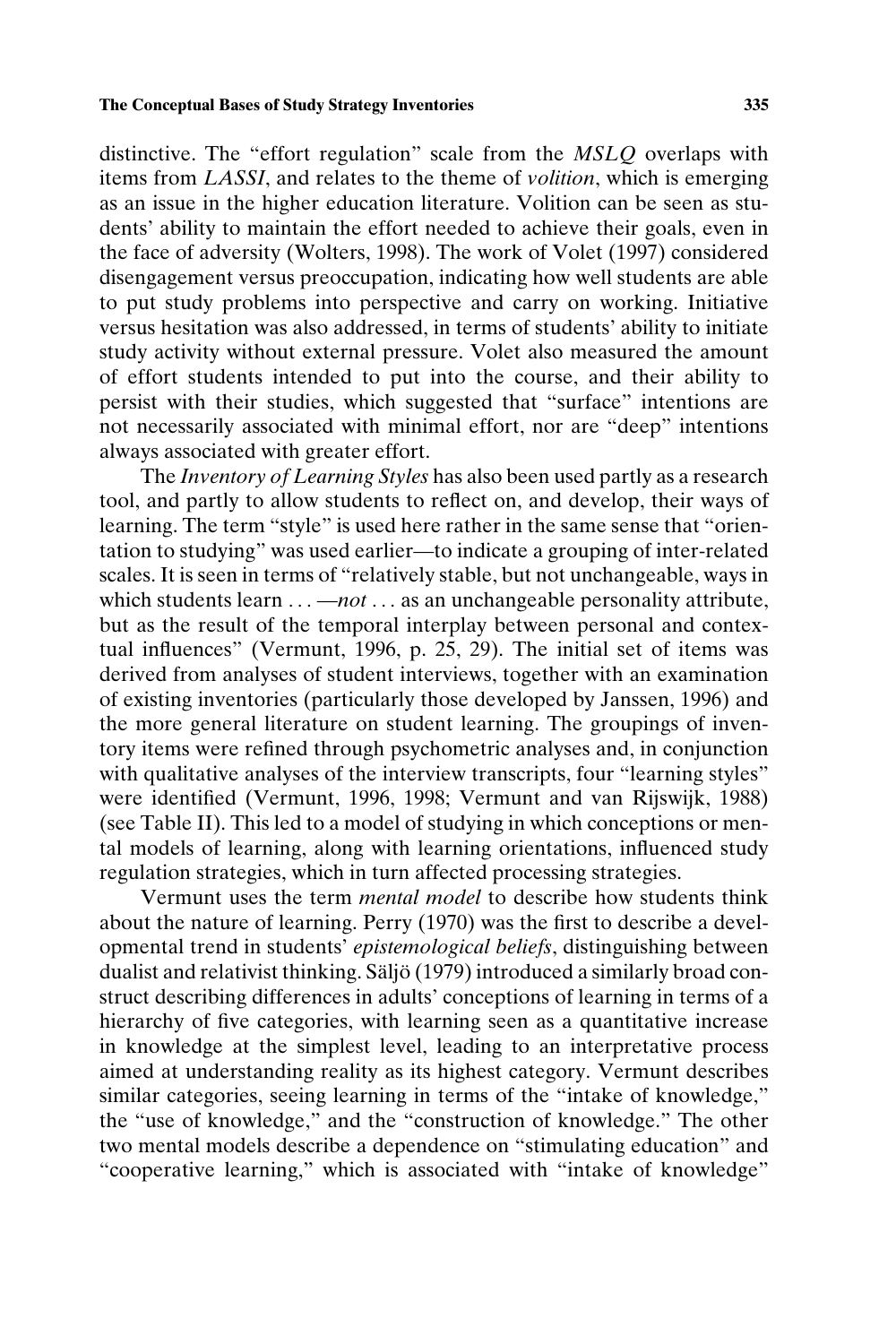| Constructs at differing<br>levels of analysis | Meaning directed             | Reproduction<br>directed                     | Application directed                     | Undirected                                       |
|-----------------------------------------------|------------------------------|----------------------------------------------|------------------------------------------|--------------------------------------------------|
| Mental model                                  | Construction of<br>knowledge | Intake of<br>knowledge                       | Use of knowledge                         | Relying on teachers<br>or other students         |
| Learning orientation                          | Personal<br>orientation      | Certificate and<br>self-test<br>orientations | Vocational<br>orientation                | Ambivalent                                       |
| Regulation of learning                        | Mostly<br>self-regulation    | Mostly external<br>regulation                | Both external and<br>internal regulation | Lack of regulation                               |
| Cognitive processes                           | Deep processing              | Stepwise<br>processing                       | Concrete processing                      | Processing not<br>identified                     |
| Affective processes                           | Intrinsic interest           | Fear of forgetting Practical interest        |                                          | Low self-esteem<br>and expectation<br>of failure |

**Table II.** Four Distinctive Learning Styles (based on Vermunt, 1996, 1998)

rather than "construction of knowledge." Subsequent work on conceptions of learning has suggested additional categories, including a higher level — "changing as a person" (Marton *et al.*, 1993; Van Rossum and Schenk, 1984) and additional qualitative variants intended to take account of cultural variations, such as "learning as a duty" (Meyer, 2000a).

In related work, Beaty identified contrasting *learning orientations*, which capture differences in students' reasons for taking courses and are categorized in terms of their orientations (vocational, academic, personal, social) and the type of interest shown (intrinsic or extrinsic) (Beaty *et al.*, 1997). Vermunt incorporated five learning orientations in the *ILS* to explore students' aims and goals in relation to higher education. The "certificate directed" orientation describes a focus on passing examinations or earning credits, whereas the "vocational orientation" involves a focus on the professional application of the content studied. The "personally interested orientation" is similar to scales describing interest or intrinsic orientations in other inventories. The "self-test directed orientation" describes students' testing or proving their capabilities, while the "ambivalent orientation" indicates students' doubts about both the value of their courses and their ability to cope with the work.

Vermunt also included three aspects of regulation in his inventory— "self-regulation," "external regulation," and "lack of regulation." The processing strategies were similar to the process components of the ASI, with "relating and structuring" along with "critical processing" being equivalent to deep, and "analyzing" with "memorizing and rehearsal" being surface. But he also included "concrete processing," not found in other inventories but linked with vocational orientation.

Principal component analyses suggested four groups of subscales within the ILS (Vermunt, 1998). The first component linked self-regulation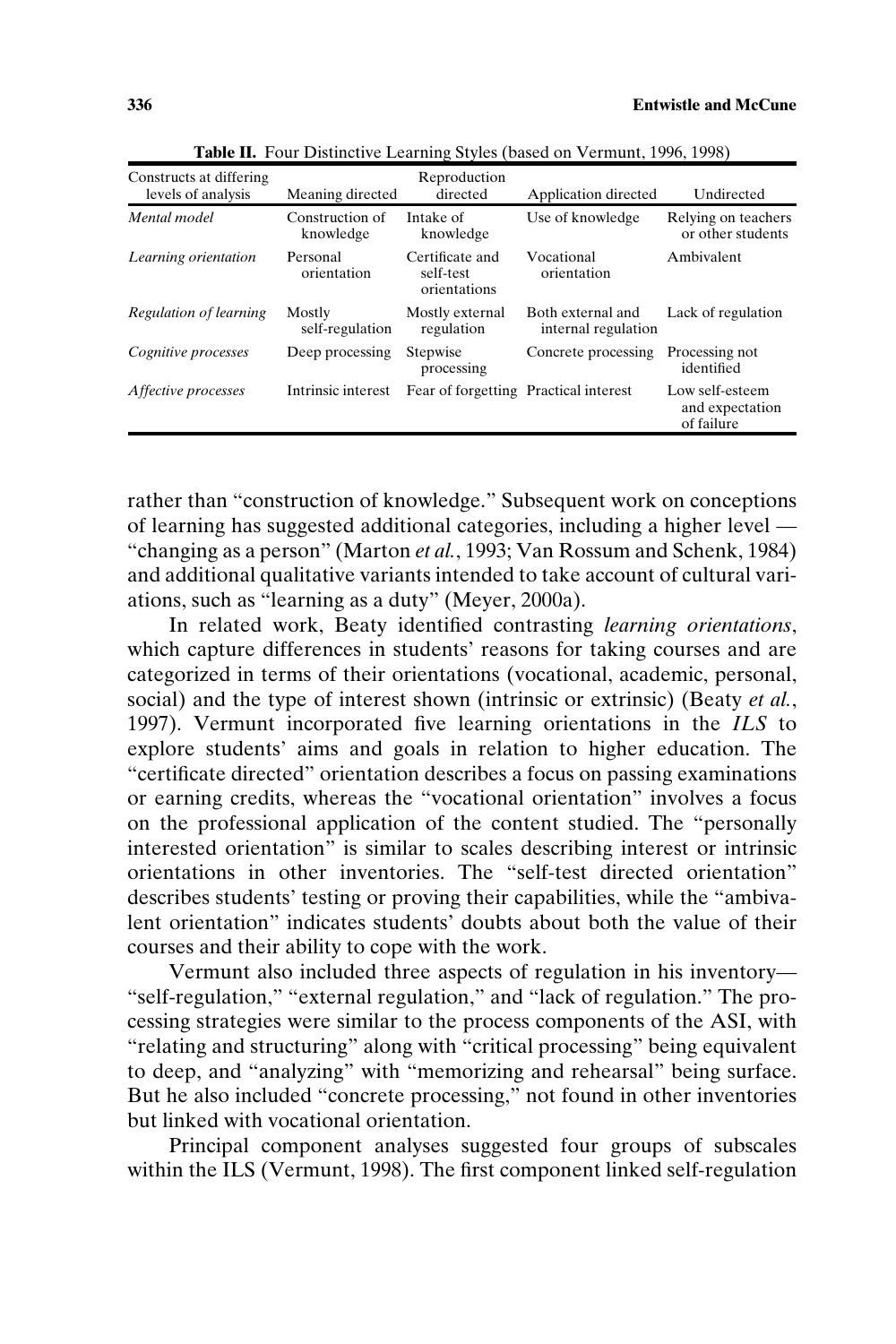combined with deep and concrete processing to a mental model of constructing knowledge. It also incorporated orientations that indicated personal interest in the subject matter, rather than in obtaining certificates. The second component was essentially the reverse of this with loadings on the surface processing scales and external regulation, associated with being certificate-oriented and seeing learning as the intake of knowledge. The remaining components accounted for much less variance. One linked a model of learning as depending on stimulating education and cooperative learning to an ambivalent orientation and a lack of regulation; the other was defined mainly by learning as the use of knowledge and a vocational orientation, together with smaller loadings on concrete processing and being certificate-oriented.

## **EMERGING CONCEPTUALIZATIONS**

It is apparent in all of this research that the development of succeeding generations of inventories has built on the earlier ones. This evolution process is illustrated here by developments in the *ASI*. That instrument incorporated motivation and study methods from an earlier inventory, but was designed mainly to explore the interrelationships between the approaches to learning described by Marton and the learning styles introduced by Pask. Since then, it has been revised to suit the purposes of successive projects, and so exists in several versions which have steadily refined the conceptualization of the original scales and added new scales to keep up with more recent research. Some of these versions appear only in research reports, while others, such as *RASI* (Tait and Entwistle, 1996) and *ASSIST* (Tait *et al.*, 1998), have been described in more accessible forms. The term "orientation" used to describe the factors in the *ASI* was replaced by "approach" as the latter term was being increasingly used in higher education. The most recent inventory— *Approaches to Learning and Studying Inventory* (*ALSI*)—is currently being developed for a project designed to investigate how specific changes in the teaching-learning environment affect students' approaches to studying. The *ALSI* forms part of two more extensive questionnaires, the *Learning and Study Questionnaire* (*LSQ*) and the *Experiences of Teaching and Learning Questionnaire* (*ETLQ*). The component elements of the *ALSI* are shown in Table I; details of its development can be found on the project web site— http://www.ed.ac.uk/etl/publications. html.

*ALSI* contains five scales. *Deep approach* is defined explicitly by a combination of intention and process, with items covering "intention to understand," together with the associated thinking processes of "relating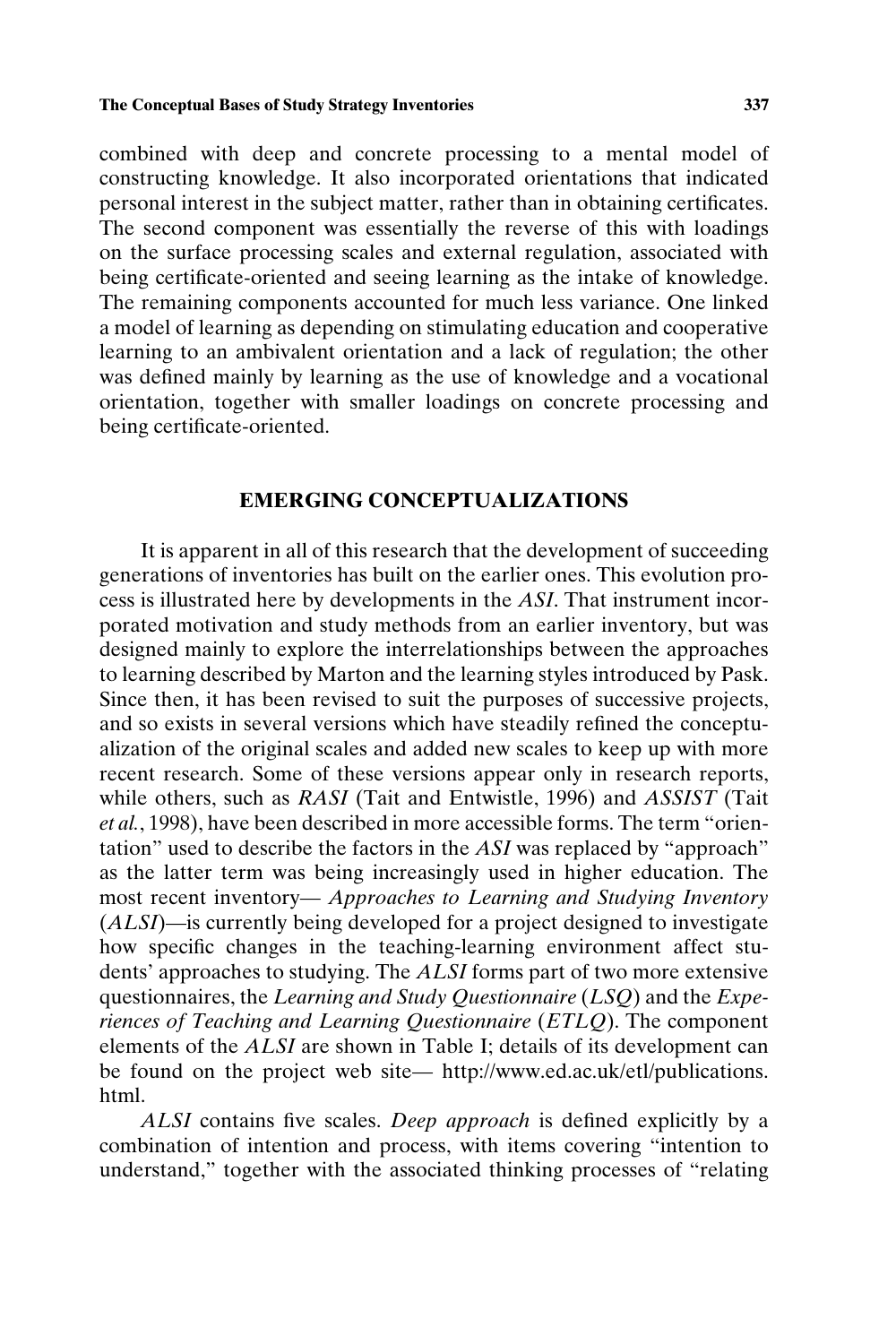ideas" and "use of evidence" that parallel Pask's holist and serialist strategies. "Relating ideas" was broadened to include aspects of constructivist thinking (Phillips, 2000) and an additional scale—*monitoring studying*—was created by combining items describing "monitoring understanding," "monitoring generic skills" and "monitoring study effectiveness." This scale is empirically related to deep approach, but is conceptually distinct, describing metacognitive aspects of learning. In the *surface* domain, the items describe four aspects—"unreflective studying," "unthinking acceptance," "memorizing without understanding" (Meyer, 2000b), and "fragmented knowledge" (Meyer, 1991). The achieving orientation within *ASI* was subsequently labeled "strategic approach" (Tait *et al.*, 1998), but successive changes in the inventory have gradually lost the strategic element in this domain. It is now covered by two scales, one indicating *organized studying* (including time management), and the other describing *effort management* (including concentration).

Within item factor analyses, the majority of items load on only one of the three main domains, but a few do show overlap with another factor in conceptually understandable ways. Some interconnection between domains should not be seen as a weakness; rather it is an inevitability of the seamlessness of human behavior that we are seeking to simplify by creating analytic categories. Looking at the patterns of loadings emerging across the three main factors has helped to see how the underlying processes work together to create effective studying (see Janssen, 1996).

## **CONCLUDING DISCUSSION**

This analysis has concentrated on six distinct inventories widely used in higher education to measure study strategies and associated constructs. The development of inventories in the USA, compared with Europe and Australia, followed rather different tracks in the early stages. The *ILP* and *MSLQ* both had strong roots in the mainstream psychological literature, and the *MSLQ* has kept quite close to those origins by defining many tightly focused concepts that retain their psychological meaning and nomenclature. Although the *SPQ* and the *ASI* both acknowledged links to the psychological literature, they were guided strongly by conceptualizations drawn from educational research. Both these inventories, along with the *ILS*, also grouped subscales into broader composites derived from factor analyses, and having distinctive meanings. As the instruments have been developed further, the distinction between American and non-American conceptualizations has diminished (Biggs, 1993), with the ILS, for example, having several aspects in common with the MSLQ, and the most recent version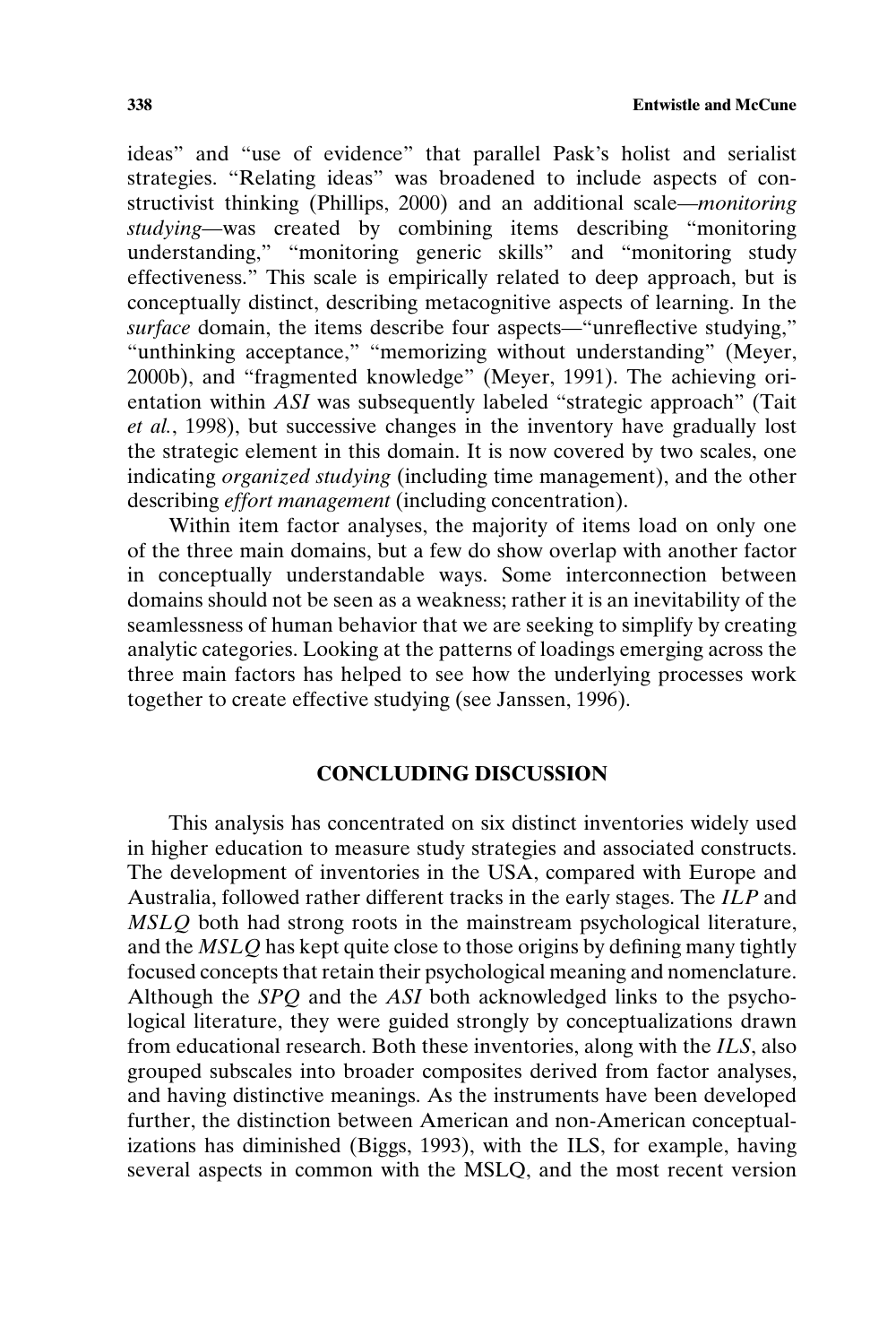of the ASI (ALSI) including elements of both metacognition (monitoring studying) and self-regulation (effort management).

One of the main problems in reading this literature on study strategies for the first time is the different meanings given to the same term, and the existence of different terms apparently covering the same aspect of studying. For example, Entwistle and Ramsden (1983) used the term *orientation to studying*—meaning, reproducing, achieving, and nonacademic—to describe the four factors that emerged from the *ASI*. The term "orientation" implied sufficient breadth to include intention and process, but also remained narrower than either "epistemological beliefs" or "conceptions of learning." Vermunt uses the term, still at a general level, to describe what Beaty *et al.* (1997) referred to as "learning orientations" or contrasting ways of valuing vocational, academic, personal, and social goals in higher education.

The term *approach to learning* was seen by Marton and Säljö (1976) as a specific reaction to the content of the task and the context within which it was experienced. It has, however, also been used to indicate a more consistent or "typical" way of studying across contexts with similar demands (as in *ALSI*). The term *style* has also been given different meanings. Pask (1976, 1988) used it to suggest not just relative consistency over time and context, but also a *preference* in choosing between contrasting learning processes. Messick (1994), in particular, has argued that *style* brings together aspects of personality and ability, and that contrasting poles exist which represent alternative, but equally effective, learning processes: Vermunt, however, uses the term "style" to indicate the collection of related subscales within his inventory.

Researchers' conceptualizations depend on their previous academic training and experience, which lead initially to a particular choice of terminology, and subsequently to the defence of their own conceptual scheme, once it has been buttressed by extensive work and publication. It then becomes extremely difficult to change terminology, or even to bring in additional dimensions, which may threaten the "purity" or elegant simplicity of the original conception. Yet, without some compromise between the competing descriptions and theoretical positions, future researchers will be forced into choices between inventories without necessarily understanding the reasons for the differences. Ideally, we would need factor analyses of the whole set of inventories to provide empirical evidence of what are the main dimensions through which to describe student learning and studying. The total number of items would make any such analysis impracticable, and so we are forced to rely mainly on descriptive similarity or face validity through the detailed analysis of the items within the inventories considered here.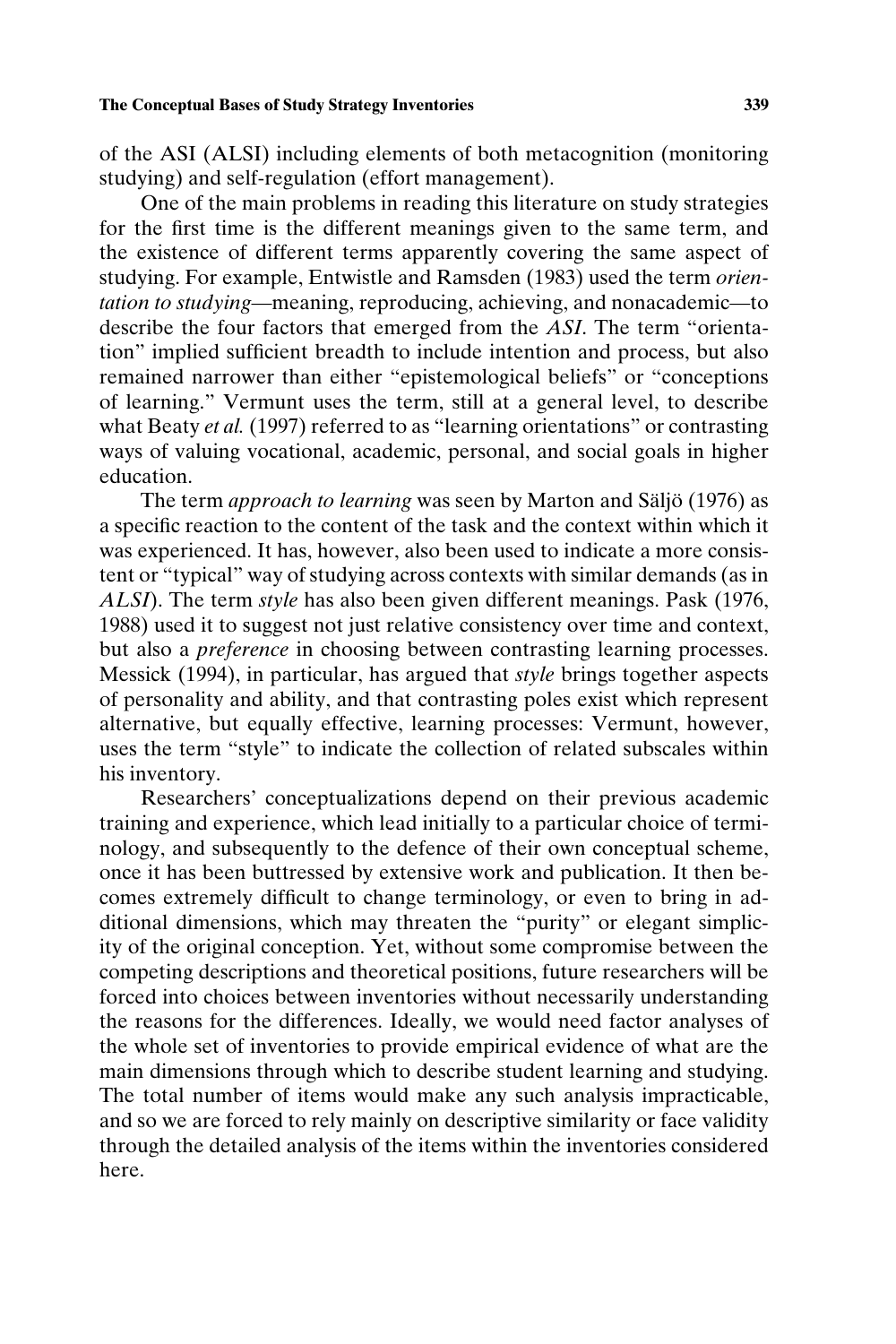Table I drew on that analysis to suggest that the three main factors, repeatedly found in the separate analyses, are variants of the same underlying dimensions. The close similarity between *ASI* (or *ALSI*) and *SPQ* is already accepted. While there is less equivalence of subscales between those and the ILP-R, the three main dimensions remain essentially equivalent; the main difference lies in an extensive exploration of differing forms of self-efficacy and esteem which merge into the affective area. *LASSI* concentrates on the aspects of studying that are "coachable" through workshops, but the inventory also contains subscales covering distinct types of information processing that have a descriptive similarity to factors found in other inventories. *ILS* emphasizes study regulation but the two most prominent factors—meaning directed and reproducing directed—map directly on to deep and surface respectively, using items at different levels of analysis. It has no explicit motivational items, nor does it cover effort or study organization, and so the achieving dimension is lacking. However, the "application directed" style represents a potentially valuable addition to the lexicon and conceptualization of study strategies by suggesting a more practical way of thinking, linked to the vocational and certificate orientations. Finally, *MSLQ* concentrates predominantly on the positive "deep" and "self-regulation" aspects of studying, with just two elements that might be seen as in the "surface" domain. It does, however, draw attention to components of motivation and self-regulation to indicate how these more specific aspects affect studying. However, perhaps the most important addition in this inventory (and *ILS*) is the more explicit recognition of collaboration within studying. Most of the inventories describe studying essentially as a solitary activity affecting the individual. In higher education today, collaboration of various forms is being given greater prominence, and this should now be reflected in the descriptions of study strategies.

Looking through all the inventories there is a surprising lack of emphasis on emotion in learning. The positive forms are implicit in some of the scales describing academic interests and motivation, but only a negative form—anxiety or fear of failure—has been developed explicitly. Again, current work in educational psychology (see, for example, Boekerts *et al.*, 2000), has begun to trace the interplay between cognition and emotion in relation to self-regulation, and that might be a way of extending inventories in the future. However, much as the wealth of interesting but closely inter-related aspects of studying tempt scale constructors to cover them all, parsimony urges caution both theoretically and practically. The longer the inventory, the less care students take in completing it, and the less likely are staff to use it. In the British context, the maximum acceptable length is generally around 75 items, while 50 items is more manageable, taking about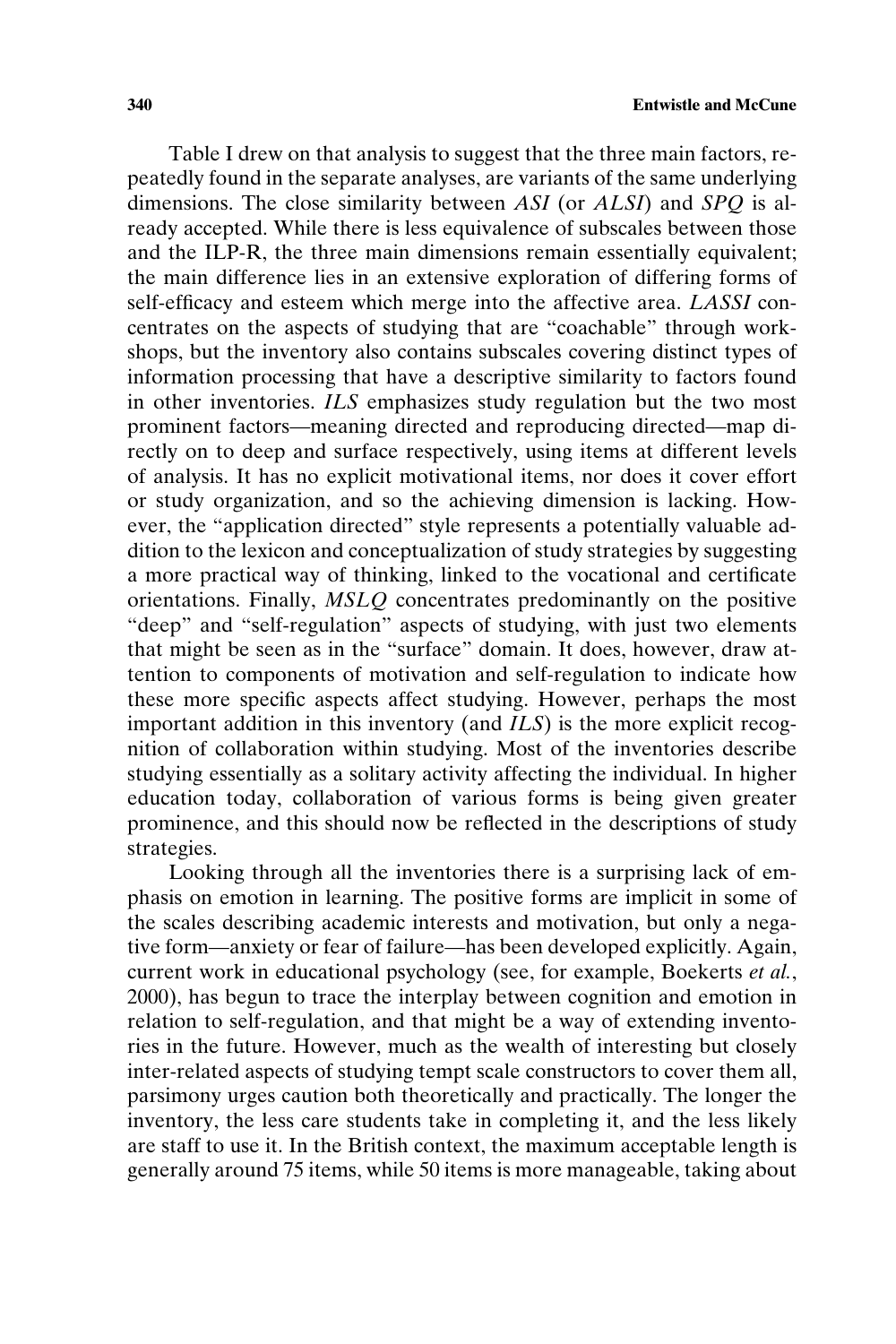15 min to complete and producing little loss in reliability for three or four main scales.

There are continuing debates in the literature about how many dimensions are really needed. Richardson (2000), in his extensive review of the psychometric properties and usage of study strategy inventories, sees no advantage in including the achieving/strategic dimension. To other researchers, the overlap between deep and strategic suggests a single scale of effective studying, while "surface" and "nonacademic" can also be seen as simply the negative ends of "deep" and "strategic." However, this analysis of six distinct inventories leaves the strong impression that at least three dimensions are required to cover the main elements of variance found in studying. Conceptually, the "deep" approach, with its emphasis on learning processes to develop understanding, can be clearly distinguished from the self-regulation of study strategies allied to effort and concentration. Of course, the combination of these is bound to enhance the quality of learning outcomes, and so empirical relationships are to be expected. While there are negative correlations between factors describing deep and surface approaches, these are typically quite low, and there are distinct learning processes associated with each approach. A possible fourth dimension, mentioned in discussing the *ILS*, centres on vocational orientation and concrete processing, perhaps distinguishing the practical from the theoretical, and this grouping of scales could prove to be a valuable way of describing differences in study strategies in professional courses in higher education.

Finally, the validity of any inventory describing study strategies depends on relative consistency in ways of studying. Inventories have been used to predict future academic performance, and so have anticipated relative stability over substantial time intervals. But they have also been used to detect changes attributable to a particular approach to teaching, thus accepting the influence of the teaching-learning environment on the processes of learning and studying. Study strategies must thus be somewhat consistent, but also affected by the specific situation or context. Pervin (2001) reached a similar conclusion from his extensive research on personality.

Over the years, I have become increasingly impressed with the contextualization of behavior and the idiosyncratic nature of individual perceptions of situations. I have been struck with the importance of cultural differences and taken seriously the suggestions*...* that meaning is all-important *...* and that meaning is highly idiosyncratic *...* At the same time, *...*I believe that regularities can be found *...*—(that) a science of personality may need to be based on principles of person-system functioning *...*(Moreover,) the person has a construct system, providing some stability (i.e. structure), but the system also is dynamic in that different constructs apply to different situations and become more or less important in different contexts. (pp. 313–315).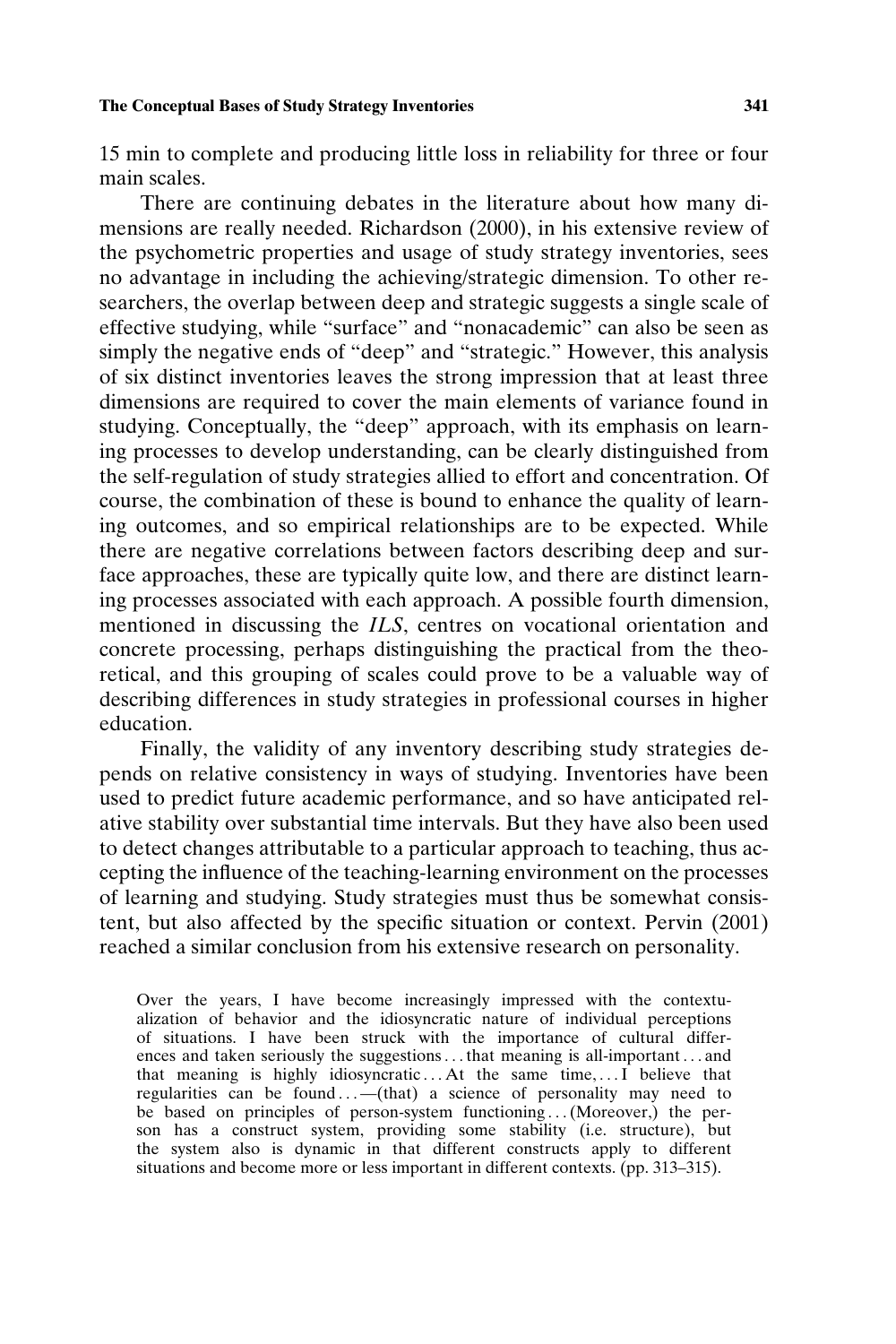Learning and studying has surely to be considered in similarly complex terms, with study strategy inventories making a contribution to the investigation of the principles and general construct systems relating to person–environment functioning. At the same time, the limitations of this methodology have to be accepted, and alternative approaches to research used to capture change and individuality more fully.

## **REFERENCES**

- Atkinson, J. W., and Feather, N. T. (1966). *A Theory of Achievement Motivation*, Wiley, New York.
- Ausubel, D. P. (1968). *Educational Psychology: A Cognitive View*, Holt, Rinehart and Winston, New York.
- Beaty, L., Gibbs, G., and Morgan, A. (1997). Learning orientations and study contracts. In Marton, F., Hounsell, D. J., and Entwistle, N. J. (eds.), *The Experience of Learning* (2nd edn.), Scottish Academic Press, Edinburgh, UK, pp. 72–88.
- Biggs, J. B. (1970). Faculty pattern in study behaviour. *Aust. J. Psychol.* 22: 161–174.
- Biggs, J. B. (1976). Dimensions of study behaviour: Another look at a.t.i. *Br. J. Educ. Psychol.* 46: 68–80.
- Biggs, J. B. (1979). Individual differences in study processes and the quality of learning outcomes. *Higher Educ.* 8: 381–394.
- Biggs, J. B. (1987). *Student Approaches to Learning and Studying*, Australian Council for Educational Research, Melbourne, Australia.
- Biggs, J. B. (1993). What do inventories of students' learning processes really measure? A theoretical review and clarification. *Br. J. Educ. Psychol.* 63: 3–19.
- Biggs, J. B. (1999). *Teaching for Quality Learning at University*, Open University Press, Buckingham, UK.
- Biggs, J. B., Kember, D., and Leung, D. Y. P. (2001). The Revised Two Factor Study Process Questionnaire: R-SPQ-2F. *Br. J. Educ. Psychol.* 71: 133–149.
- Boekerts, M., Pintrich, P., and Zeidner, M. (eds.). (2000). *Handbook of Self-Regulation*, Academic Press, San Diego, CA.
- Broadbent, D. E. (1966). The well-ordered mind. *Am. Educ. Res. J.* 3: 281–295.
- Brown, W. F., and Holtzman, W. H. (1966). *Manual of the Survey of Study Habits and Attitudes*, Psychological Corporation, New York.
- Cano-Garcia, F. C., and Justicia-Justicia, F. J. (1994). Learning strategies, styles and approaches: An analysis of their interrelationships. *Higher Educ.* 27: 239–260.
- Craik, F. I. M., and Lockhart, R. S. (1972). Levels of processing: A framework for memory research. *J. Verbal Learn. Verbal Behav.* 11: 671–684.
- Craik, F. I. M., and Tulving, E. (1975). Depth of processing and the retention of words in episodic memory. *J. Exp. Psychol. (Gen.)* 104: 268–294.
- Dearing Committee. (1997). *Higher Education in the Learning Society*, National Committee of Inquiry into Higher Education (also HMSO), London.
- Entwistle, N. J. (1997). Metacognitive and strategic awareness of learning processes and understanding. In *Paper presented at the 7th EARLI conference*, Athens, Greece.
- Entwistle, N. J. (1998). Improving teaching through research on student learning. In Forest, J. J. F. (ed.), *University Teaching: International Perspectives*, Garland, New York, pp. 73–112.
- Entwistle, N. J. (2000). Approaches to studying and levels of understanding: The influences of teaching and assessment. In Smart, J. C. (ed.), *Higher Education: Handbook of Theory and Research* (Vol. XV), Agathon, New York, pp. 156–218.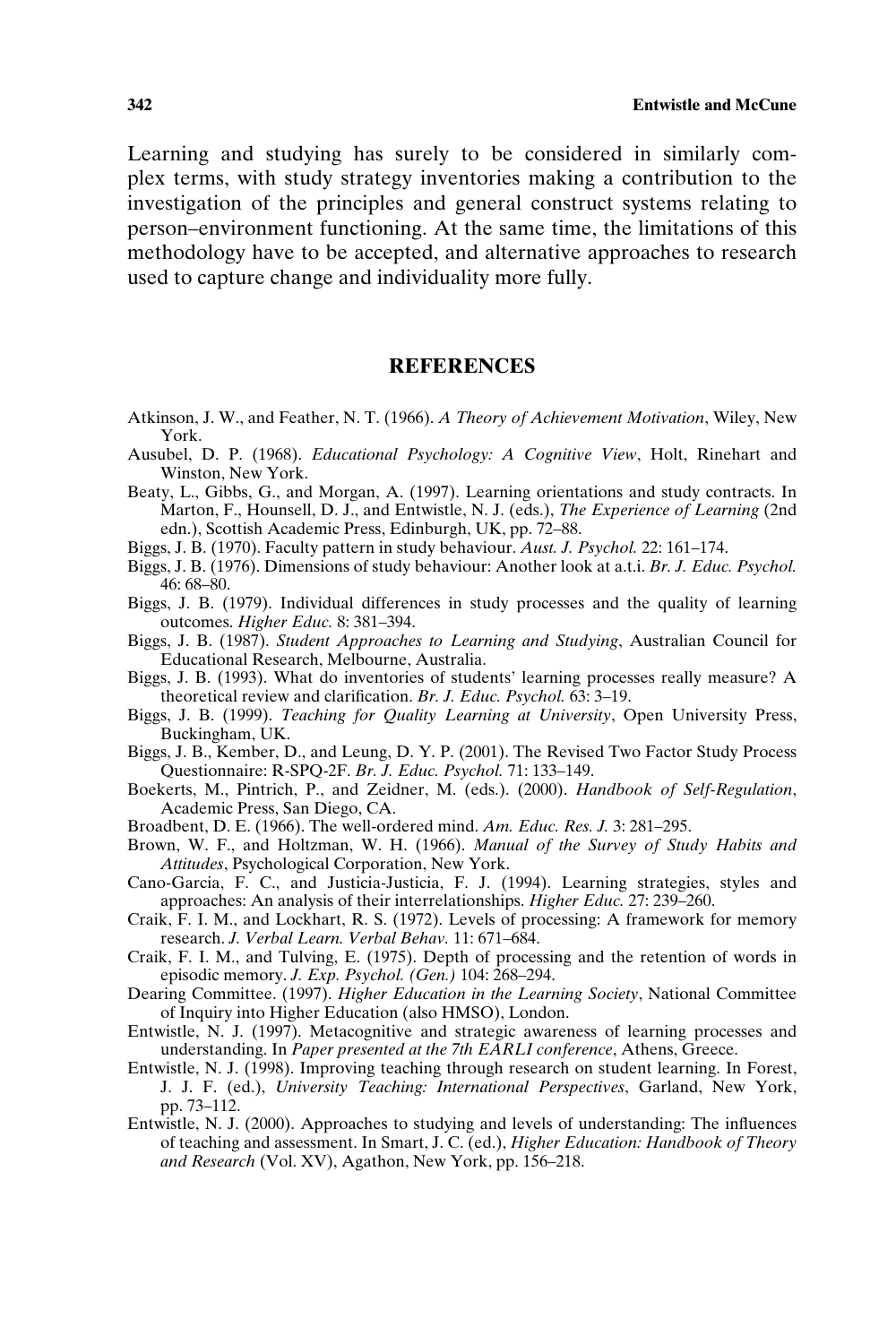- Entwistle, N. J., and Entwistle, D. M. (1970). The relationships between personality, study methods and academic performance. *Br. J. Educ. Psychol.* 40: 132–141.
- Entwistle, N. J., Hanley, M., and Hounsell, D. J. (1979). Identifying distinctive approaches to studying, *Higher Educ.* 8: 365–380.
- Entwistle, N. J., and Ramsden, P. (1983). *Understanding Student Learning*, Croom Helm, London.
- Entwistle, N. J., Thompson, J. B., and Wilson, J. D. (1974). Motivation and study methods. *Higher Educ.* 3: 379–396.
- Entwistle, N. J., and Waterston, S. (1988). Approaches to learning and levels of processing: A comparison of inventories derived from contrasting theoretical bases. *Br. J. Educ. Psychol.* 58: 258–265.
- Entwistle, N. J., and Wilson, J. D. (1977). *Degrees of Excellence: The Academic Achievement Game*, Hodder and Stoughton, London.
- Fishbein, M. (1967). *Readings in Attitude Theory and Measurement*, Wiley, New York.
- Garcia, T. (1996). Self-regulation: An introduction. *Learn. Individ. Differences* 8: 161–163. Geisler-Brenstein, E., and Schmeck, R. (1996). The revised inventory of learning processes:
- A multifaceted perspective on individual differences in learning. In Birenbaum, M., and Dochy, F. (eds.), *Alternatives in Assessment of Achievements, Learning Processes, and Prior Knowledge*, Kluwer Academic, Norwell, MA.
- Janssen, P. J. (1996). Studaxology: The expertise students need to be effective in higher education. *Higher Educ.* 31: 117–141.
- Marton, F., Dall'Alba, G., and Beaty, E. (1993). Conceptions of learning. *Int. J. Educ. Res.* 19: 277–300.
- Marton, F., and Säljö, R. (1976). On qualitative differences in learning: I. Outcome and process. *Br. J. Educ. Psychol.* 46: 4–11.
- Marton, F., and Säljö, R. (1997). Approaches to learning. In Marton, F., Hounsell, D. J., and Entwistle, N. J. (eds.), *The Experience of Learning* (2nd ed.), Scottish Academic, Edinburgh, UK, pp. 39–58.
- McKeachie, W. J. (1990). Research on college teaching: The historical background. *J. Educ. Psychol.* 82: 189–200.
- Messick, S. (1994). The matter of style: Manifestations of personality in cognition, learning and teaching. *Educ. Psychol.* 21: 121–136.
- Meyer, J. H. F. (1991). Study orchestration: The manifestation, interpretation and consequences of contextualised approaches to studying. *Higher Educ.* 22: 297– 316.
- Meyer, J. H. F. (2000a). An overview of the development and application of the Reflections on Learning Inventory (RoLI). In *Paper presented at the invitational RoLI Symposium*, Imperial College, London, July 25.
- Meyer, J. H. F. (2000b). Variation in contrasting forms of "memorising" and associated observables. *Br. J. Educ. Psychol.* 70: 163–176.
- Pask, G. (1976). Styles and strategies of learning. *Br. J. Educ. Psychol.* 46: 128–148.
- Pask, G. (1988). Learning strategies, teaching strategies and conceptual or learning style. In Schmeck, R. (ed.), *Learning Strategies and Learning Styles*, Plenum, New York, pp. 83–100.
- Perry, W. G. (1970). *Forms of Intellectual and Ethical Development in the College Years: A Scheme*, Holt, Rinehart and Winston, New York.
- Pervin, L. A. (2001). Persons in context: Defining the issues, units, and processes. In Collis, J. M., and Messick, S. (eds.), *Intelligence and Personality: Bridging the Gap in Theory and Measurement*, Erlbaum, Mahwah, NJ, pp. 307–317.
- Phillips, D. C. (ed.). (2000). *Constructivism in Education*, National Society for the Study of Education, Chicago, IL.
- Pintrich, P. R., and Garcia, T. (1991). Student goal orientation and self-regulation in the college classroom. In Maehr, M. L., and Pintrich, P. R. (eds.), *Advances in Motivation and Achievement: Vol. 7. Goals and Self-regulatory Processes*, JAI, Greenwich, CT, pp. 371–402.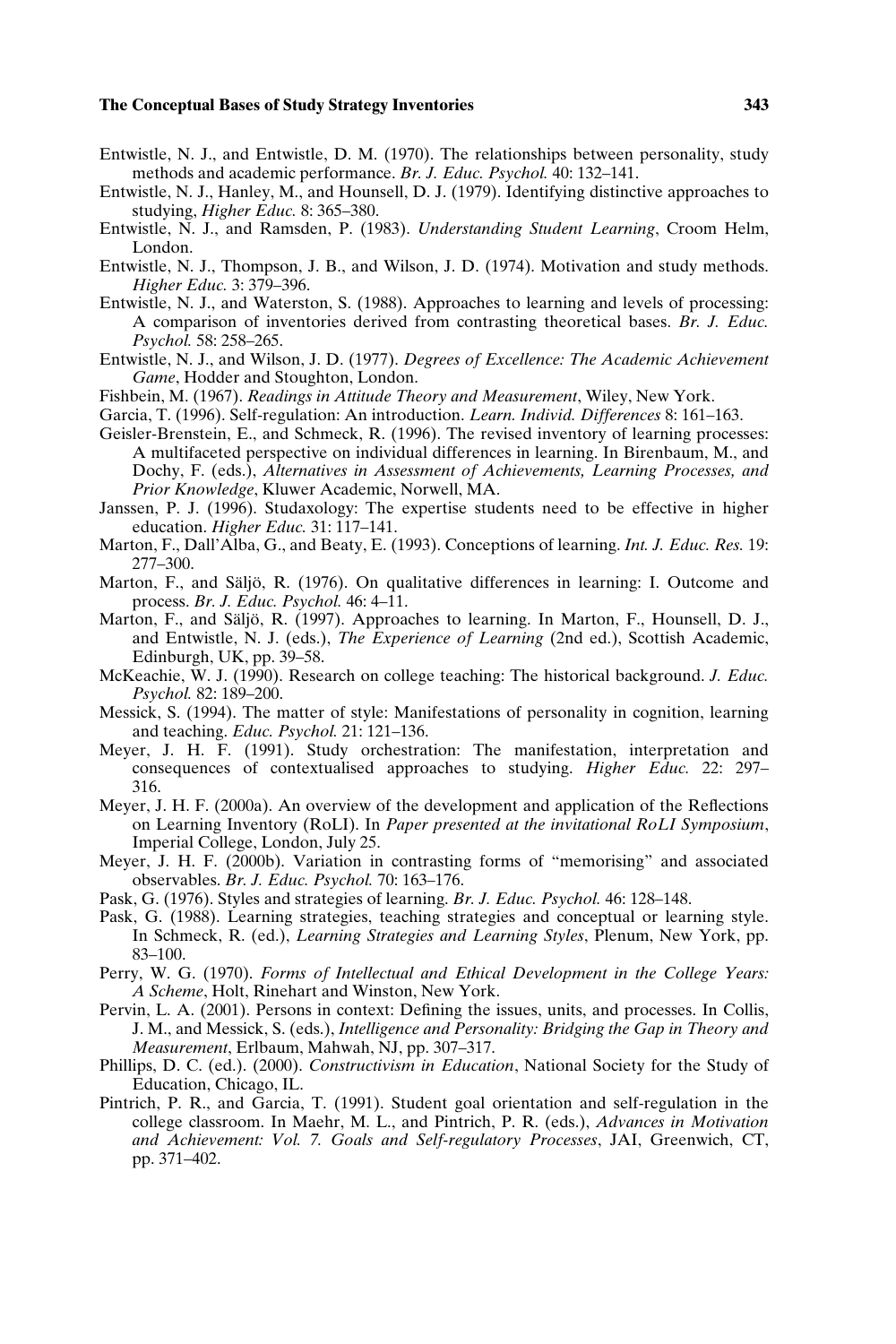- Pintrich, P. R., and Garcia, T. (1993). Intra-individual differences in students' motivation and self-regulated learning. *Ger. J. Educ. Psychol.* 7: 99–107.
- Pintrich, P. R., and Garcia, T. (1994). Self-regulated learning in college students: Knowledge, strategies and motivation. In Pintrich, P. R., Brown, D. R., and Weinstein, C.-E. (eds.), *Student Motivation, Cognition and Learning*, Erlbaum, Hillsdale, NJ, pp. 113– 134.
- Pintrich, P. R., Smith, D. A. F., Garcia, T., and McKeachie, W. J. (1991). *A Manual for the Use of the Motivated Strategies for Learning Questionnaire (MSLQ*), National Center for Research to Improve Postsecondary Teaching and Learning, Ann Arbor, MI.
- Pintrich, P. R., Smith, D. A. F., Garcia, T., and McKeachie, W. J. (1993). Reliability and predictive validity of the Motivated Strategies for Learning Questionnaire (MSLQ). *Educ. Psychol. Meas.* 53: 801–813.
- Prosser, M., and Trigwell, K. (1999). *Understanding Learning and Teaching: The Experience of Higher Education*, SRHE/Open University Press, Buckingham, UK.
- Ramsden, P. (1992). *Learning to Teach in Higher Education*, Kogan Page, London.
- Richardson, J. T. E. (2000). *Researching Student Learning: Approaches to Studying in Campus-Based and Distance Education*, SRHE/Open University Press, Buckingham, UK.
- Säljö, R. (1979). *Learning in the Learner's Perspective. I. Some Common-sense Conceptions* (Report 76), University of Gothenburg, Department of Education, Gothenburg, Sweden.
- Schmeck, R., Geisler-Brenstein, E., and Cercy, S. P. (1991). Self-concept and learning: The revised inventory of learning processes. *Educ. Psychol.* 11: 343–362.
- Schmeck, R., Ribich, F., and Ramanaiah, N. (1977). The development of a self-report inventory for assessing individual differences in learning processes. *Appl. Psychol. Meas.* 1: 413–431.
- Schunk, D. H., and Zimmerman, B. J. (eds.). (1994). *Self-Regulation of Learning and Performance: Issues and Educational Applications*, Erlbaum, Hillsdale, NJ.
- Speth, C., and Brown, R. (1988). Study approaches, processes and strategies: Are three perspectives better than one? *Br. J. Educ. Psychol.* 58: 247–257.
- Tait, H., and Entwistle, N. J. (1996). Identifying students at risk through ineffective study strategies. *Higher Educ.* 31: 97–116.
- Tait, H., Entwistle, N. J., and McCune, V. (1998). ASSIST: A reconceptualisation of the Approaches to Studying Inventory. In Rust, C. (ed.), *Improving Student Learning: Improving Students as Learners*, Oxford Centre for Staff and Learning Development, Oxford.
- Van Rossum, E. J., and Schenk, S. (1984). The relationship between learning conception, study strategy and learning outcome. *Br. J. Educ. Psychol.* 54: 73–83.
- Vermunt, J. D. (1996). Metacognitive, cognitive and affective aspects of learning styles and strategies: A phenomenographic analysis. *Higher Educ.* 31: 25–50.
- Vermunt, J. D. (1998). The regulation of constructive learning processes. *Br. J. Educ. Psychol.* 68: 149–171.
- Vermunt, J. D., and van Rijswijk, F. A. W. M. (1988). Analysis and development of students´ı skill in self-regulated learning. *Higher Educ.* 17: 647–682.
- Volet, S. E. (1997). Cognitive and affective variables in academic learning: The significance of direction and effort in students' goals. *Learn. Instr.* 7: 235–254.
- Wankowski, J. A. (1973). *Temperament, Motivation and Academic Achievement*, Birmingham University Educational Survey, Birmingham, UK.
- Weinstein, C.-E. (1982). Training students to use elaboration learning strategies. *Contemp. Educ. Psychol.* 7: 301–311.
- Weinstein, C.-E., and Mayer, R. (1986). The teaching of learning strategies. In Wittrock, M. C. (ed.), *Handbook of Research on Teaching* (3rd edn.), Macmillan, New York, pp. 315– 327.
- Weinstein, C.-E., and Meyer, D. K. (1991). Cognitive learning strategies and college teaching. In *New Directions for Teaching and Learning* (45), Jossey-Bass, San Francisco.
- Weinstein, C.-E., Schulte, A., and Palmer, D. (1987). *Learning and Study Strategies Inventory (LASSI)*, H. and H., Clearwater, FL.